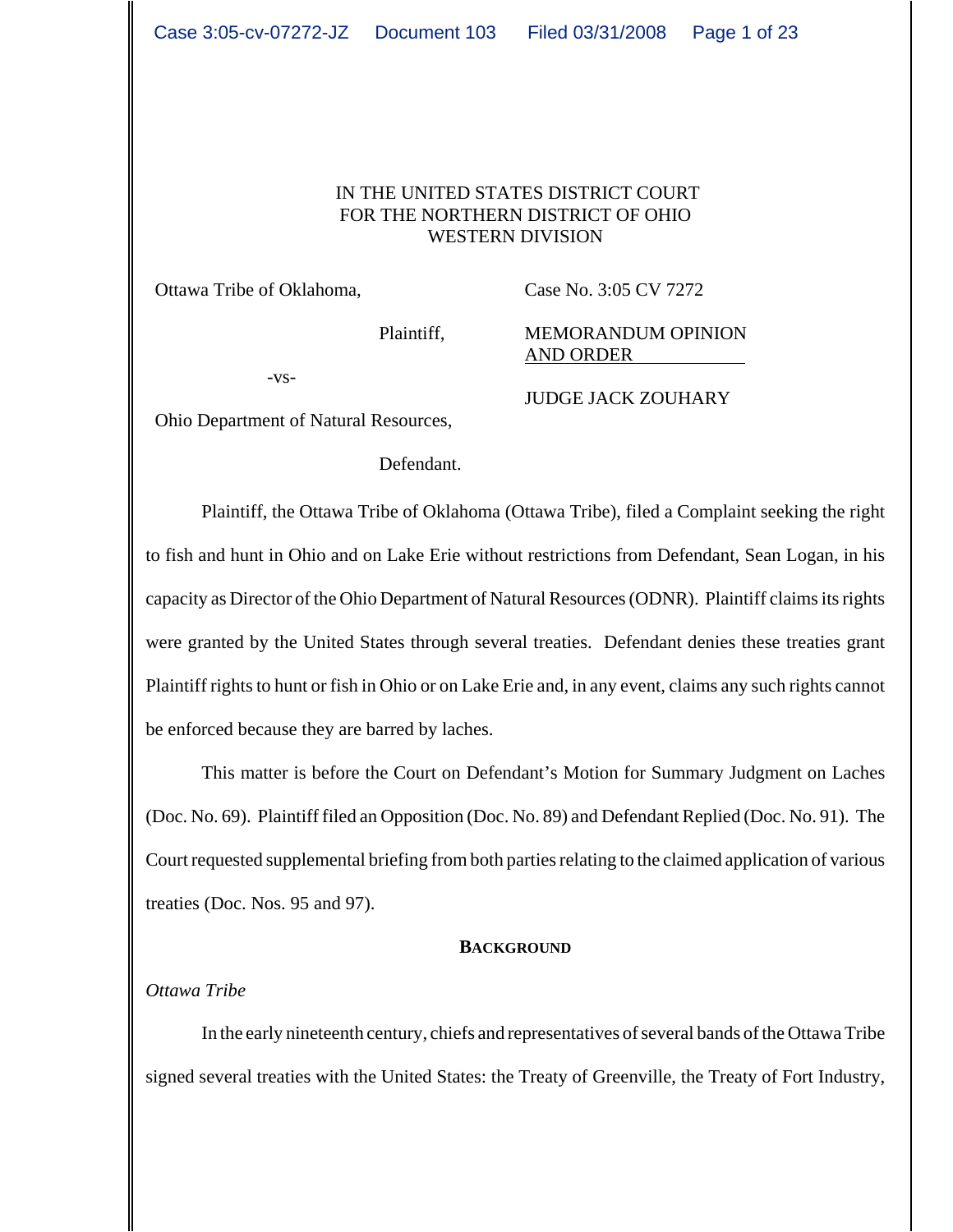the Treaty of Detroit, the Treaty of the Maumee Rapids, and the Treaty of 1831. In each of these treaties (discussed later in detail), the Ottawas, and other Indian tribes, granted land title to the United States or a private company. In exchange, the Indian tribes were given various types of consideration, including money, food, supplies, or certain rights to the ceded land, including the right to hunt and fish.

In 1830, Congress passed the Indian Removal Act, removing all Indians to the west of the Mississippi River in order to make way for continued settlement. Ottawa chiefs signed the Treaty of 1831 relinquishing all land previously held in Ohio and were granted a land reservation in Kansas. Federal agents enforced the treaty by removing members of the Ottawa Tribe from Ohio. During the seven hundred mile journey to Kansas, nearly half of the roughly three-hundred Ottawas died from hunger and disease.

Upon arriving in Kansas, the Ottawa Tribe transitioned from hunting and fishing to farming. This lifestyle provided minimum subsistence, and the problems of disease and alcoholism, that had originated before their removal, increased. In the 1860s, the Ottawa chiefs signed new treaties, and the Ottawa Tribe was again uprooted and removed to a reservation in Oklahoma where its members continued farming as their primary lifestyle.

In 1938, the Ottawa Tribe was officially recognized by the federal government. The recognition terminated in 1956 and was once again restored in 1978. With this restoration, the Ottawa Tribe received various financial grants for social services, and recently purchased a convenience store and built a small casino to raise funds for social welfare. Despite these new operations, the Ottawa Tribe still has an unemployment rate of nearly twenty-five percent and limited financial resources.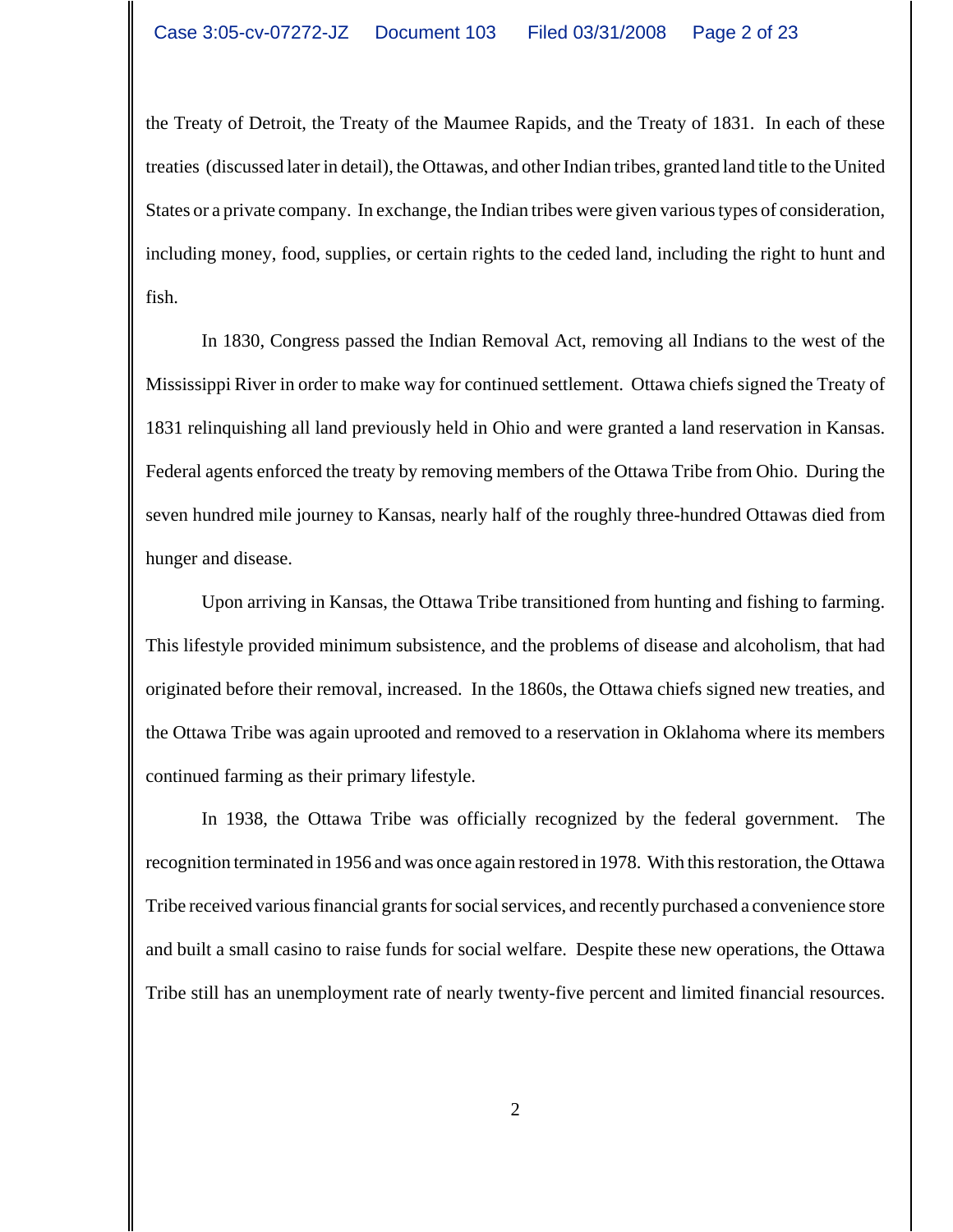With this lawsuit, the Ottawa Tribe is seeking to enforce its alleged treaty rights to initiate commercial fishing operations as a further means to supplement its current income.

#### *State of Ohio*

Following the Ottawa Tribe removal and relocation, Ohio's geographic, economic, and social framework changed too. In the early nineteenth century, what is now northern Ohio was heavilyforested wilderness and relatively unpopulated. Numerous streams and rivers snaked their way through thick hardwood forests, marshes, and prairie grasslands. As settlers moved westward into Ohio, landowners began the process of converting the wilderness into fields for growing crops and raising animals, but the open range was still free for hunting and trapping. Canals, steamships on the Great Lakes, and railroads stimulated the agriculture market and brought general growth to Ohio's economy. With this economic growth also came a growth in population and land ownership. With less unimproved land available for hunting, Ohio issued laws in 1857 to regulate the trapping and hunting of wild game. By then, more than sixty percent of land within Ohio had been improved into private farmland.

As Ohio settlers drained marshes and swamps, the paths of streams and rivers were also altered. Since the 1820s, Ohio and its local government bodies have built more than six thousand river dams. Lakes and reservoirs were created to provide drinking water to local communities, and inland fishing was established in these manmade lakes. Today, the ODNR operates fish hatcheries and stocks these manmade lakes and reservoirs for sport fishing.

Lake Erie was also affected during Ohio's development from a harsh wilderness to a populous, settled state. During the early 1800s, Lake Erie was primarily used as a means of transportation, both by boat and by foot along its wide sandy beaches. Fishing on the Lake was also a principal means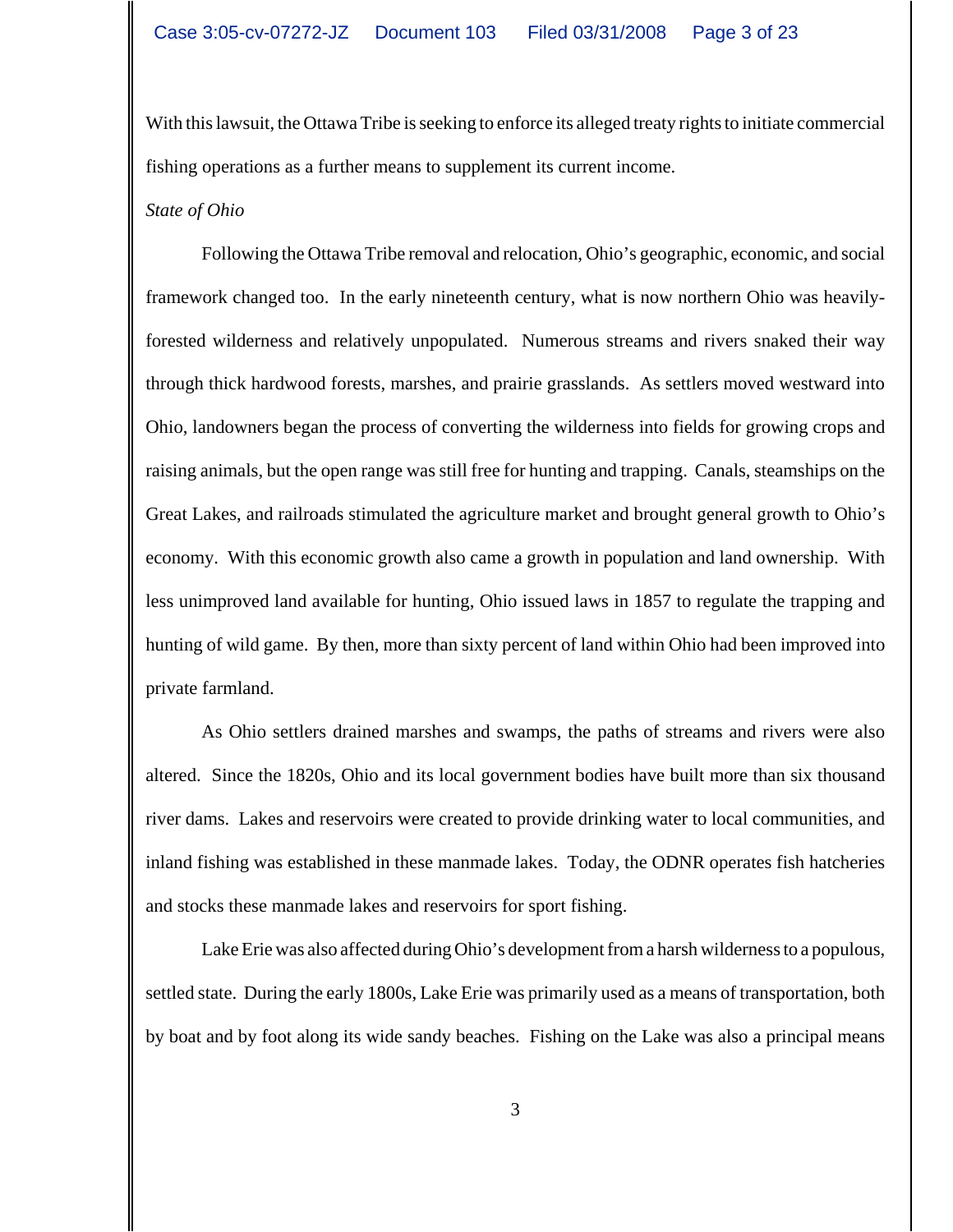of survival for both settlers and tribes, and by the 1830s, the commercial fishing industry sprang up in lakeside communities. Like the agriculture industry, commercial fishing on Lake Erie expanded greatly with the arrival of the canals and railroads as a means of efficient transportation to eastern states. The entrance of refrigeration systems into rail transportation expanded even further the reach of Lake Erie's commercial fishing, and by 1870 nearly twenty percent of the whitefish consumed in the United States was shipped from Lake Erie.

But because of poor regulation and oversight, the ecological condition of the Lake deteriorated greatly over the next hundred years. Urban development along the Lake and the shoreline eliminated spawning and nursing habitats for a variety of fish. The natural sands of the lakeshore were replaced by concrete walls, jetties, and breakwaters. These hardened structures prevented the sands from operating as natural filters for run-off, causing an increase in lake pollution levels. As a result, numerous fish species, including trout, sturgeon, and blue pike no longer exist in Lake Erie, and artificially introduced species, like zebra mussels, carp, and white perch, now dominate.

In reaction to these changing conditions, the states and Canadian province surrounding Lake Erie, including Ohio, formed the Lake Erie Committee of the Great Lakes Commission. The committee monitors fish populations and sets a Total Allowable Catch ("TAC") on how many walleye and lake perch may be caught. This limitation is adjusted annually for economic and conservation concerns. Since 1998, the TAC for both walleye and yellow perch have decreased significantly. Ohio's TAC for walleye was 5.28 million fish in 1998 and only 2.733 million in 2007. Ohio further limits Lake Erie fishing with prohibitions on both gill net fishing and commercial fishing of walleye.

In short, the landscape of northern Ohio has been greatly altered since the Indians were forced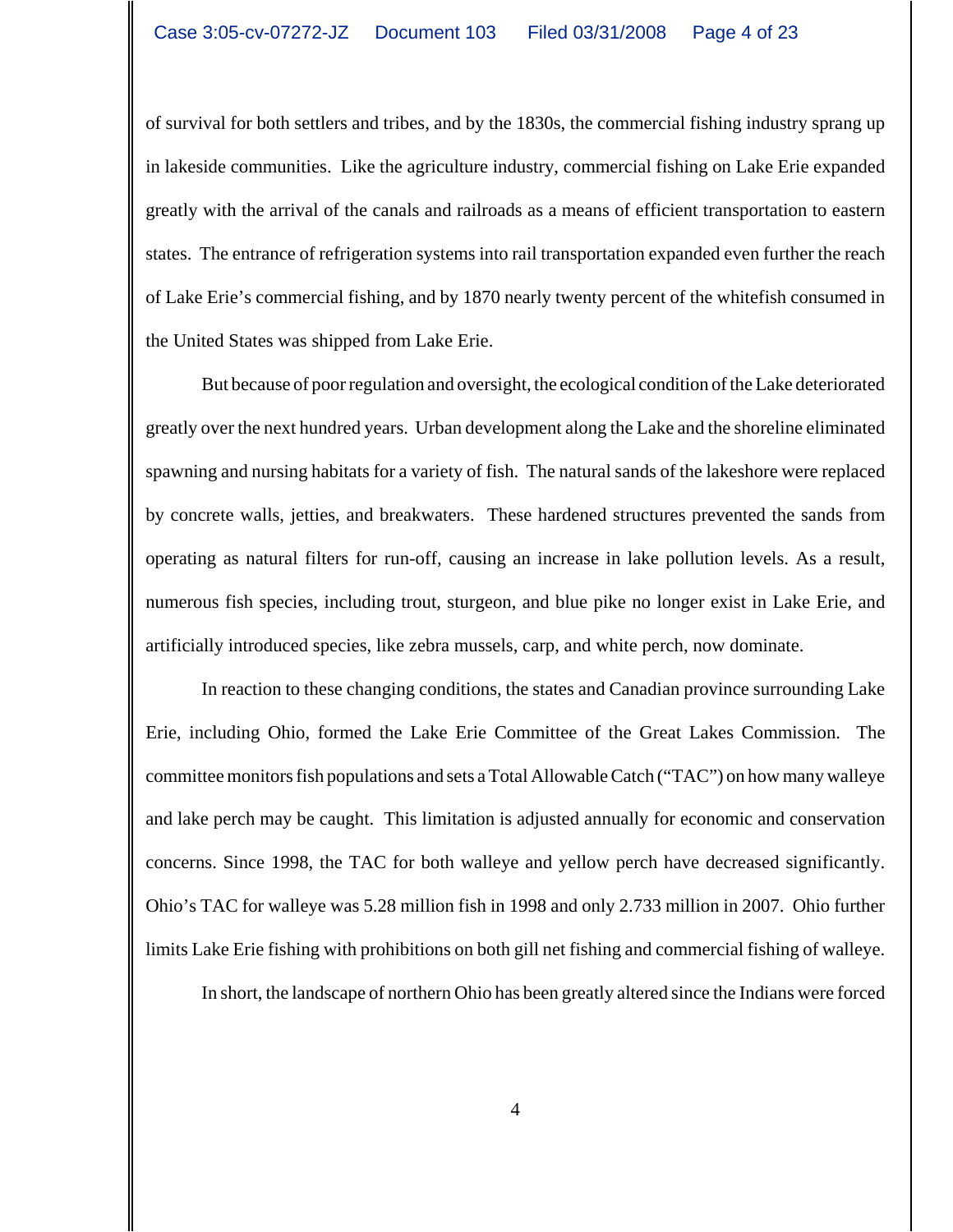westward. Lake Erie continues to undergo ecological transformations, and threatened species of fish and pollution have triggered strict environmental and conservation objectives.

#### **DISCUSSION**

### **Subject Matter Jurisdiction**

The Court has subject matter jurisdiction pursuant to 28 U.S.C. § 1362. The Ottawa Tribe is recognized by the United States Secretary of the Interior, and this action arises under several treaties with the United States.

## **Summary Judgement**

This case involves the interpretation of language in several treaties and therefore turns on questions of law. *Nat'l Westminister Bank, PLC v. United States*, 58 Fed. Cl. 491, 496 (Fed. Cl. 2003) (treaty interpretation is a question of law and summary judgment is proper).

Pursuant to Federal Civil Rule 56(c), summary judgment is appropriate where there is "no genuine issue as to any material fact" and "the moving party is entitled to judgment as a matter of law." *Id.* When considering a motion for summary judgment, the Court must draw all inferences from the record in the light most favorable to the non-moving party. *Matsushita Elec. Indus. Co. v. Zenith Radio Corp.*, 475 U.S. 574, 587 (1986). The Court is not permitted to weigh the evidence or determine the truth of any matter in dispute; rather, the Court determines only whether the case contains sufficient evidence from which a jury could reasonably find for the non-moving party. *Anderson v. Liberty Lobby, Inc.*, 477 U.S. 242, 248-49 (1986).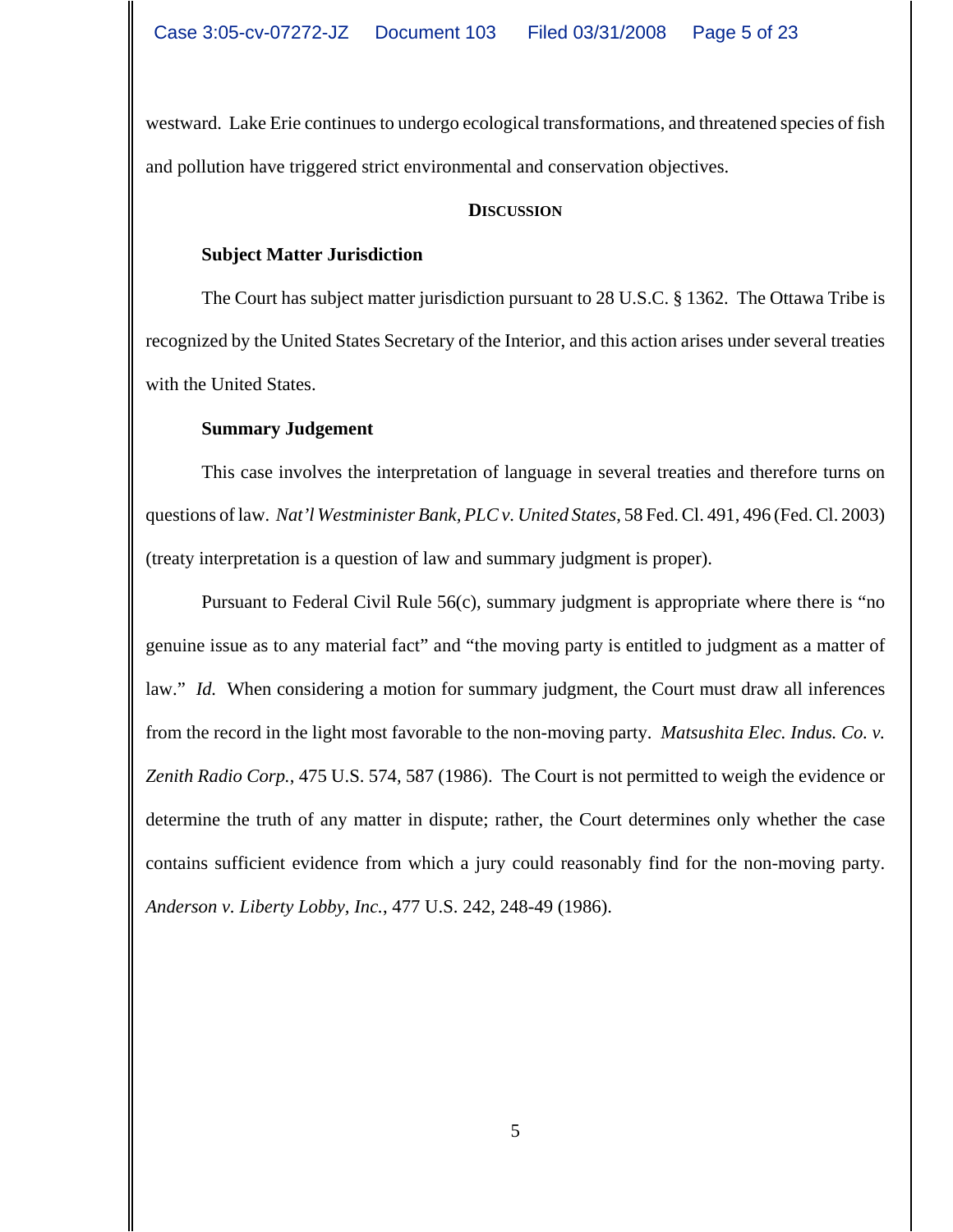#### **ANALYSIS**

Defendant raises two defenses which are the focus of its Motion for Summary Judgment: (1) laches, and (2) relinquished hunting and fishing rights under the treaties.<sup>1</sup>

### **I. Laches**

Laches is an equitable doctrine that bars recovery if (1) Plaintiff unreasonably delayed in bringing its claim and (2) Defendant has been prejudiced by the delay. *See Coal. for Gov't Procurement v. Fed. Prison Indus., Inc.*, 365 F.3d 435, 466 (6th Cir. 2004) (recovery is barred for "negligent and unintentional failure to protect one's rights"). Because there is no fixed time period in which laches operates to bar a claim, the Court "must look at circumstances of the case and determine what is equitable." *Jordan v. Kenton County Bd. of Ed.*, No. CIV. A. 94-202, 1995 WL 916283, at \* 2 (E.D. Ky. Oct. 11, 1995). The Court should consider "the length of the delay, the reasons therefor, how the delay affected the defendant, and the overall fairness of permitting the assertion of the claim" in determining whether laches acts to bar an action. *Stevens v. Tennessee Valley Auth.*, 712 F.2d 1047, 1056 (6th Cir. 1983). The trial court has discretion whether laches should be applied. *See Adcor Indus., Inc. v. Bevcorp, LLC*, 411 F. Supp. 2d 778, 803 (N.D. Ohio 2005) (without a statute of limitations, whether "the equitable defense of laches may apply and is left to the sound discretion of the trial judge.")

## **A Plaintiff's delay in enforcing its treaty rights was unreasonable**

Defendant asserts Plaintiff's delay in enforcing its treaty rights and any claims for hunting and fishing was unreasonable. Plaintiff was removed from Ohio in 1831 and made no attempts to enforce

Defendant titled its filing: Motion for Summary Judgement on Laches and Abandonment. However, the defense of abandonment was not argued in the brief, the reply, or the supplemental filing. As such, the Court will not address Defendant's abandonment defense.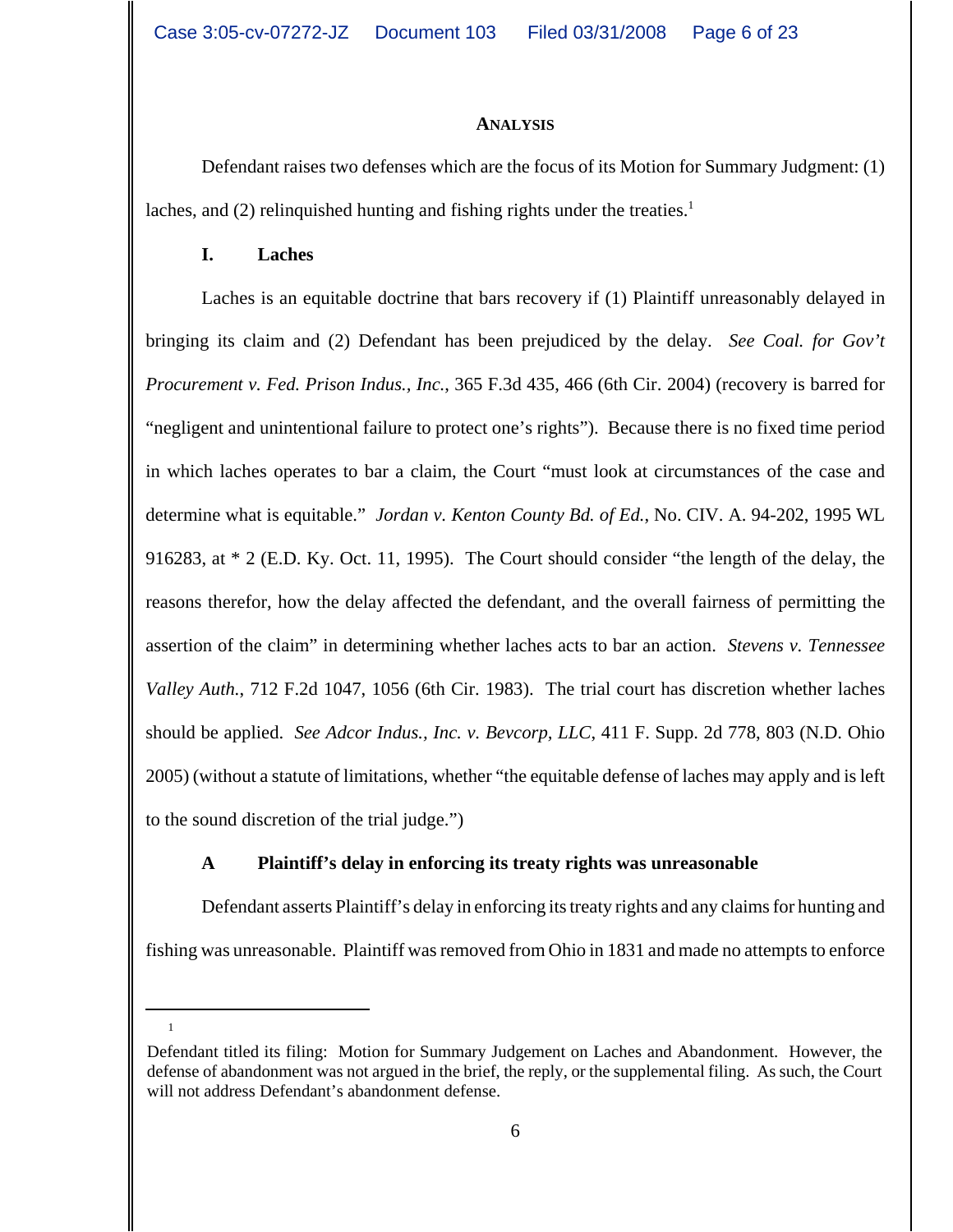any treaty rights to hunt or fish in Ohio or Lake Erie until 2005, some 140 years later. This excessive delay is presumed unreasonable, as Plaintiff knew of its rights under the various signed treaties. *See Calhoun v. Lillenas Publ'g*, 298 F.3d 1228, 1236 (11th Cir. 2002) (a delay of over 23 years is presumed unreasonable when the plaintiff knew of the legal remedies available). The Ottawa Tribe filed administrative claims with the Indian Claims Commission in the 1950s regarding these same treaties, and did not challenge, legally or practically, its treaty rights. Plaintiff presents three obstacles to justify the delay: financial, practical, and legal. Each will be addressed.

First, Plaintiff claims a lack of financial resources inhibited it from pursuing treaty rights. The Ottawa Tribe's principal means of support was farming on tribal reservations, which resulted in extremely high unemployment. In 2002, the Ottawa Tribe opened a convenience store and only then began developing financial resources to fund a commercial fishing operation and to assert its treaty rights. The United States Supreme Court has specifically denied poverty as a "sufficient excuse for postponing the assertion" of legal claims. *Leggett v. Standard Oil Co.*, 149 U.S. 287, 294 (1893) (upholding laches bar to patent infringement suit where plaintiff's excuse for the delay was his poverty); *see Akhdary v. City of Chattanooga*, No. 1:01-CV-106, 2002 WL 32060140, at \*7 (E.D. Tenn. May 22, 2002) (inability to pay counsel cannot excuse a delay). Delay based on financial impediments cannot excuse an unreasonable delay.

Second, Plaintiff claims practical obstacles delayed asserting treaty rights. In the 1830s, Plaintiff was removed to Kansas, and in the 1860s Plaintiff was removed to an Oklahoma reservation. Plaintiff further contends that assertion of treaty rights was a "distant concern for many decades after removal." While this may be true, the fourteen decades that passed far exceeds any reasonable time frame to assert treaty rights, and these practical obstacles do not defeat a defense of laches.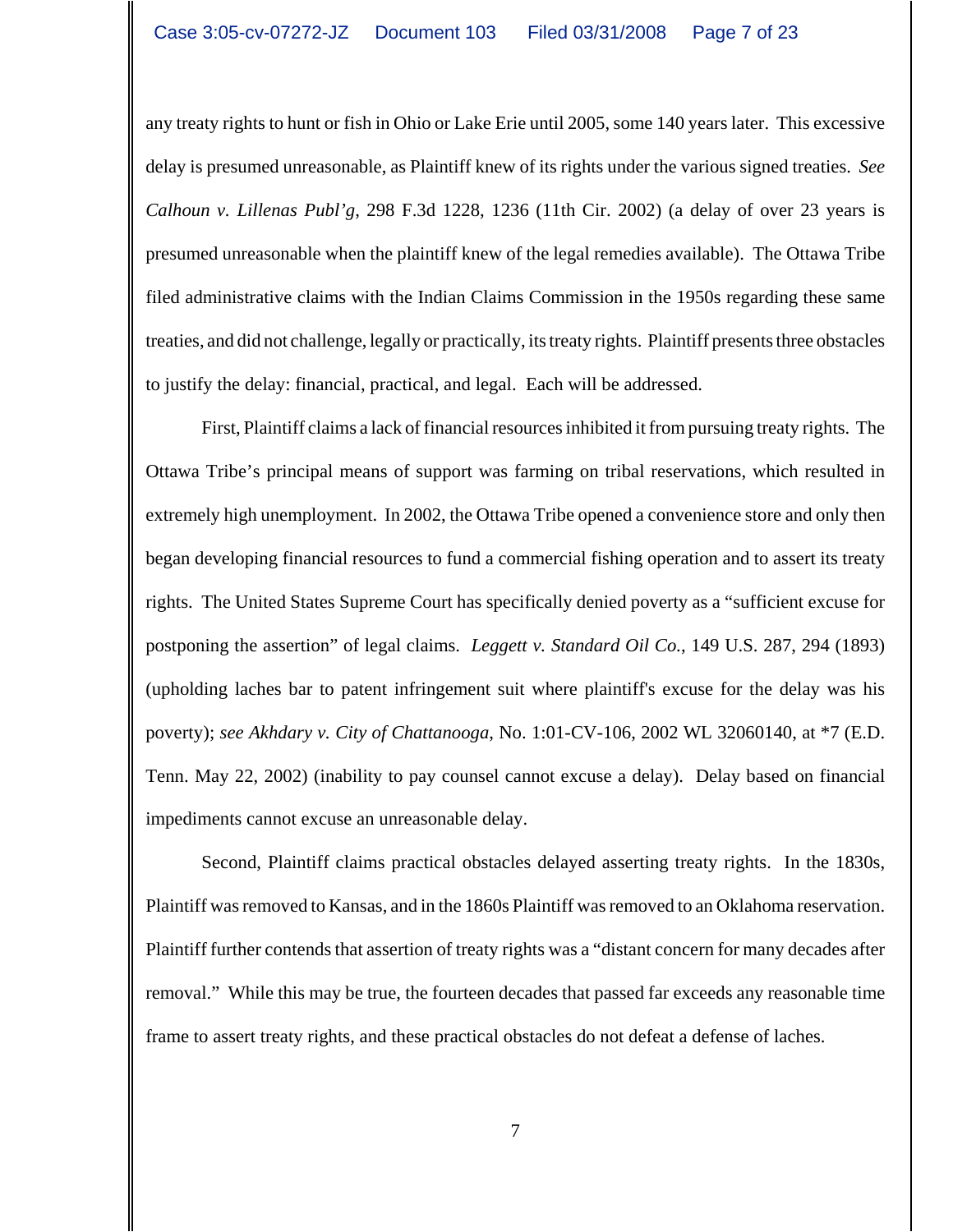Third, Plaintiff claims legal obstacles prevented a more timely filing of this federal action. Back in 1831, the U.S. Supreme Court held that an Indian tribe could not maintain an action in federal court. *Cherokee Nation v. Georgia*, 30 U.S. 1, 20 (1831) ("[A]n Indian tribe or nation within the United States is not a foreign state in the sense of the constitution, and cannot maintain an action in the courts of the United States."). Later, in 1875, Congress enacted legislation granting federal courts the ability to decide "all suits of a civil nature at common law or in equity, where the matter in dispute exceeds, exclusive of costs, the sum or value of five hundred dollars, and arising under Constitution or laws of the United States, or treaties made . . . under their authority . . .." Act of March 3, 1875, ch. 137, 18 Stat. 470 (1875) (codified as amended at 28 U.S.C. § 1331 (2007)). Although this statute provided Indian nations new access to federal court to assert treaty rights, Plaintiff claims the amount in controversy requirement (\$500), which was maintained as part of the statute until 1980, prohibited its claim of treaty rights. This assertion is unreasonable. Plaintiff's desire to engage in commercial fishing on Lake Erie, although equitable in nature, clearly involves a controversy far exceeding this amount.<sup>2</sup> Federal jurisdiction has been available for over 125 years.

And even if Plaintiff faced difficulty demonstrating the amount in controversy, it definitely had a jurisdictional option when Congress in 1966 created jurisdiction for Indian tribes with the passage of 28 U.S.C. § 1362, which provides for federal jurisdiction for tribes "duly recognized by the Secretary of the Interior." After this statute was enacted, Plaintiff regained recognition as an Indian tribe in 1978 and could successfully assert a claim in federal court. Nevertheless, for more than twenty-five years after regaining federal recognition, Plaintiff made no attempt to assert any

Although the amount in controversy requirement increased up to \$10,000 before being abolished in 1980, Plaintiff's claim of commercial fishing rights necessarily involved damages significantly greater than even this increased statutory minimum.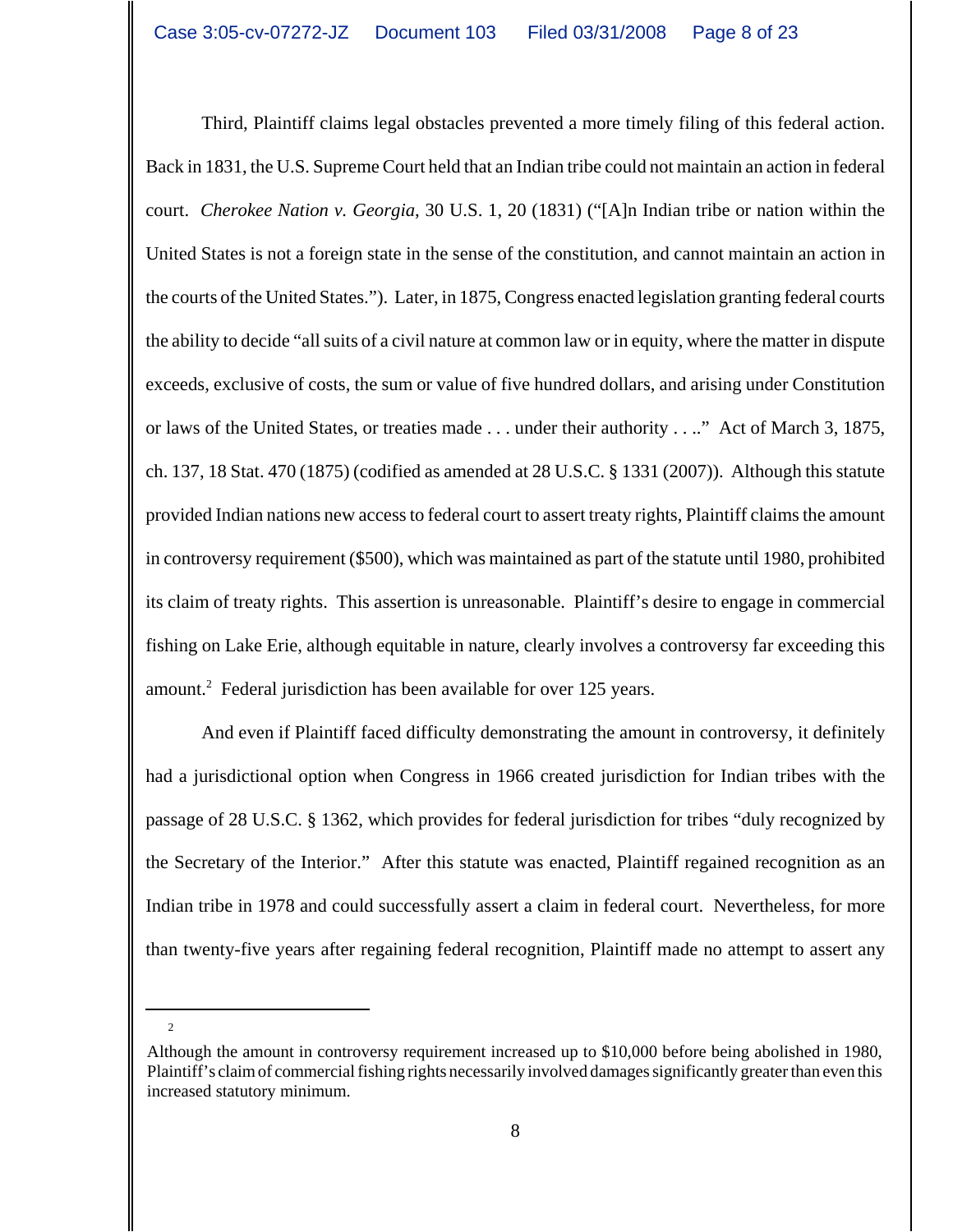treaty rights for hunting and fishing in Ohio. This delay, when federal jurisdiction was clearly available, was unreasonable, and the earlier times when federal jurisdiction was unavailable does not excuse the unreasonableness of this later delay.

Moreover, irrespective of jurisdiction in federal district courts, jurisdiction has always been available in state courts. *See Chaffee v. Garrett*, 6 Ohio 421 (1834) (interpreting a lease of land within a reservation held by the Wyandot Indian Tribe). The United States Supreme Court has also been available as a forum through certiorari. *See The Kansas Indians*, 72 U.S. 737 (1867) (the Supreme Court interpreted several treaties in challenges brought by certiorari). Finally, Plaintiff could have petitioned the United States to bring suit on its behalf. *See United States v. Winans*, 198 U.S. 371 (1905) (United States sued to prohibit interference with the Yakima Tribe's treaty-reserved fishing rights). Legal obstacles may have limited access to some courts, but they did not prohibit access to all courts and cannot excuse the otherwise unreasonable delay.

In sum, Plaintiff's delay in asserting its treaty rights governing hunting and fishing in Ohio was unreasonable, and Plaintiff's justifications for the delay are not well-taken.

## **B. Defendant will be prejudiced if some of Plaintiff's treaty rights are enforced**

Plaintiff asserts both a right to hunt and fish on lands within Ohio and a right to fish on Lake Erie. Defendant asserts different prejudices for the two types of activities. Each will be addressed separately.

## **1. Hunting and Inland Fishing Rights**

Defendant asserts various prejudices the state will face if the Ottawa Tribe is now granted exclusive hunting and fishing rights, mainly the disruption of settled expectations of both private and public land owners. Plaintiff did not address its rights to hunt and fish on inland waters in its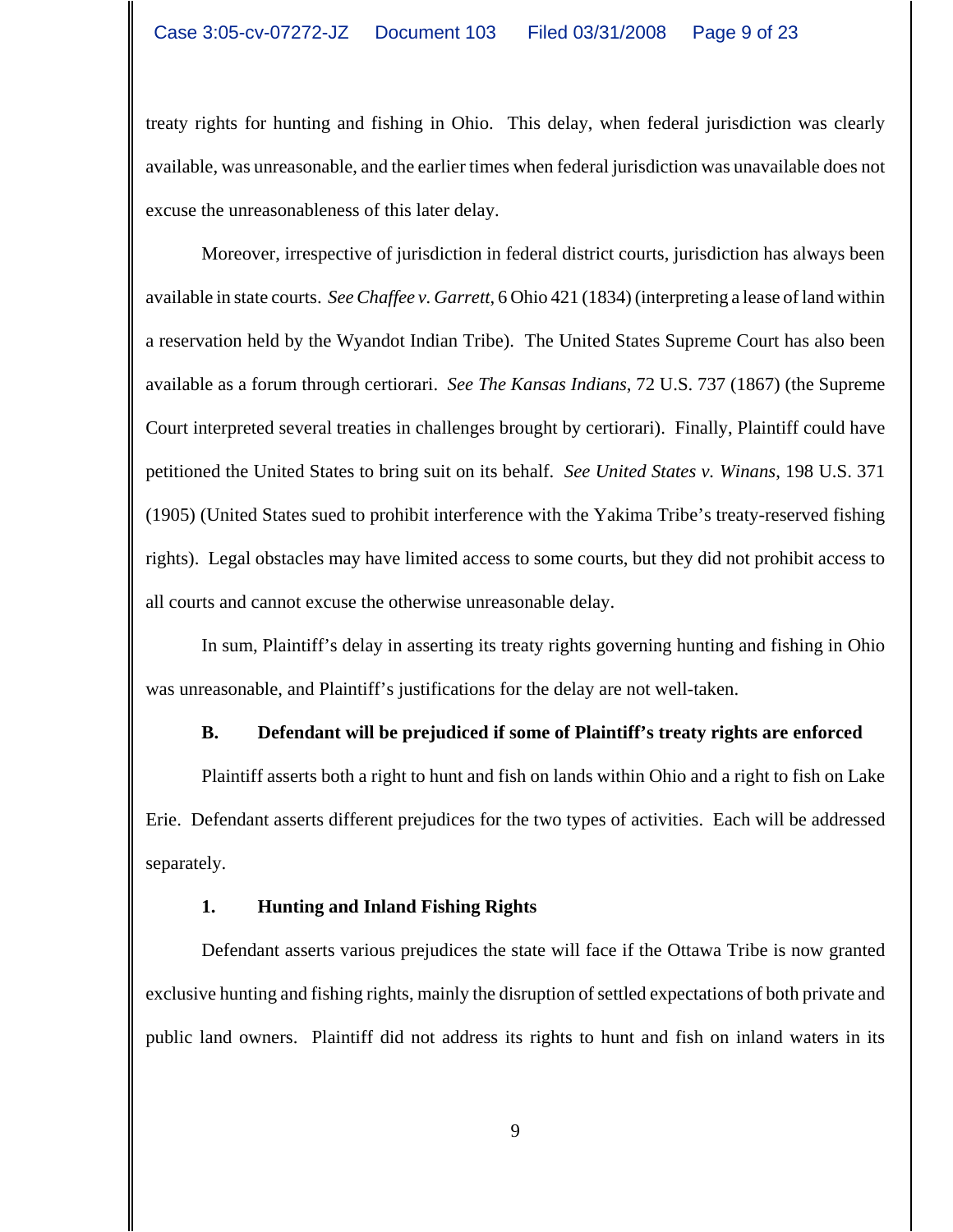opposition brief, instead focusing on rights to fish on Lake Erie.<sup>3</sup> Plaintiff also limited its claims to public lands and waters, eliminating any concerns regarding expectations of private land owners (Doc. No. 89, p. 13).

Ninety-five percent of Ohio's land is privately owned, leaving only five percent potentially available for hunting and inland fishing by Plaintiff. This remaining land is owned and operated by various state agencies and organizations, municipalities, and townships. Public lands operated by ODNR include state parks and wildlife refuges throughout northern Ohio (the area covered by the applicable treaties). These state parks receive more than ten million visitors per year and contribute more than \$290 million to the state treasury. Allowing Plaintiff to hunt and fish within these public lands would create a significant disruption for visitors to the state parks and would interfere with the integrity of wildlife management. Hunting on state land could pose a serious threat of injury to other recreational users. State parks and wildlife refuges now remain as one of the only sustainable habitats for Ohio's wild animals. Unregulated hunting and fishing would clearly interfere and perhaps cause irreversible disruption of this habitat, which has been carefully and systematically designed and managed. Allowing hunting on these lands after years of development would prejudice Defendant.

Today, Ohio has very few natural lakes that support any fishing, with the majority of inland fishing taking place on manmade lakes. Over ninety-nine percent of Ohio's lakes that are greater than eighty acres are manmade as opposed to natural. These manmade lakes were created, beginning in 1891, as reservoirs to provide drinkable water to local communities by building dams and other water control systems on various rivers and streams. Since the 1930s, Ohio has stocked these lakes with

Failure to support a claim renders it abandoned. *See Nat'l Solid Wastes Mgmt. Ass'n v. Voinovich*, 959 F.2d 590, 592 (6th Cir.1992). Plaintiff explained during a telephone status conference on September 19, 2007 that it was still seeking rights of hunting and inland fishing, in so much as the Ottawas refused to pay state license fees, but the crux of their Complaint is commercial fishing rights on Lake Erie.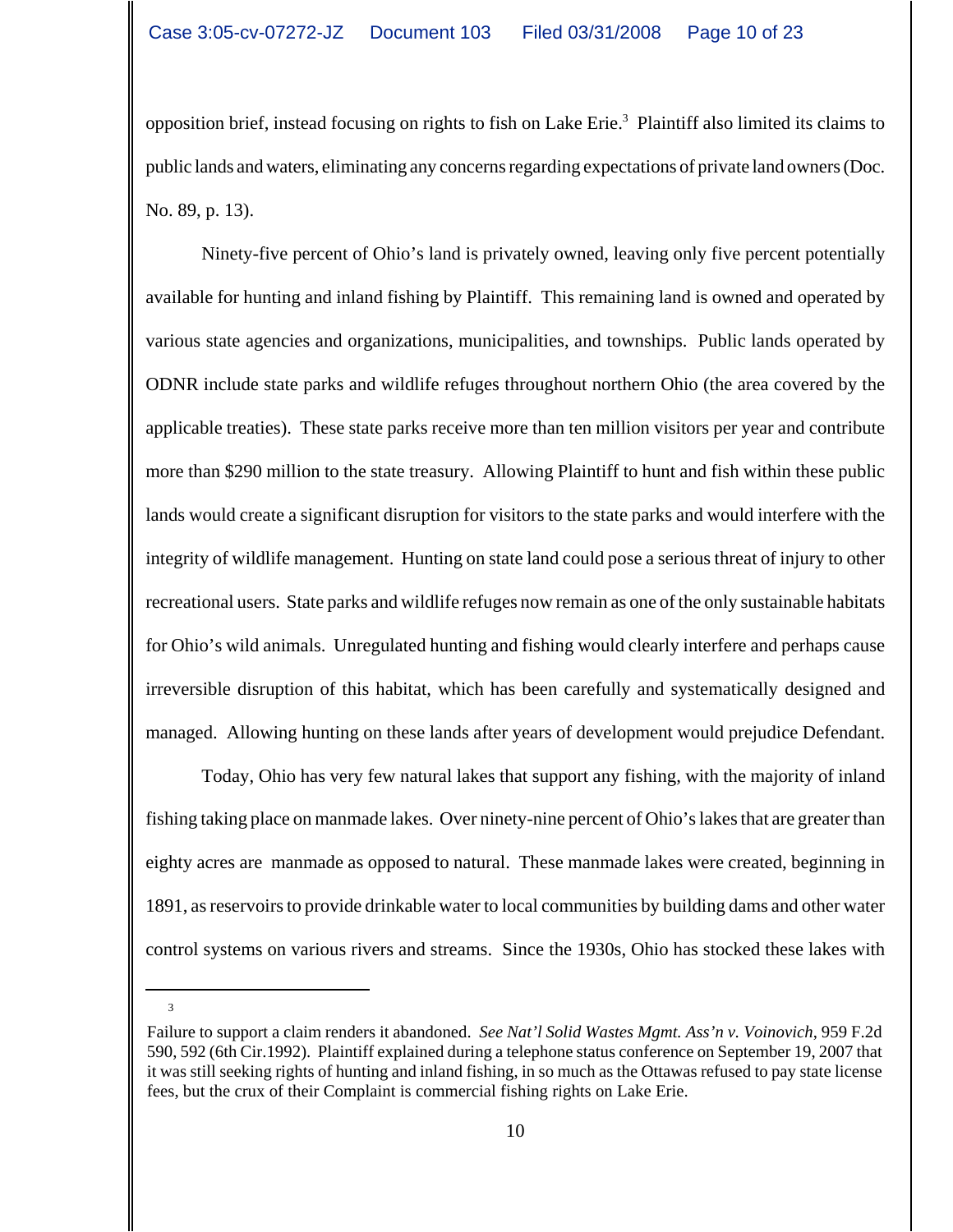over one billion fish for both recreational anglers and to reestablish threatened or endangered species. During this time, commercial fishing has been prohibited in order to sustain the fish population. Inland fishing, as it exists today in Ohio, was not present when any of the treaties granting fishing rights were signed. The availability of inland fishing is a direct result of conservation and fishery management undertaken by Ohio in the last hundred years. Allowing the Ottawa Tribe to commercially fish on inland lakes and rivers would have a devastating effect on the lakes' ecosystems and artificial fish populations, prejudicing the ODNR's management efforts.

Ohio also has established hatcheries and created a conservation system to manage and maintain the fish populations in inland lakes. To now permit Plaintiff to commercially fish on these lakes after a delay of over one hundred years would be extremely prejudicial. Defendant's Motion for Summary Judgment on Laches is granted with respect to hunting and fishing on inland waters.

### **2. Lake Erie Fishing Rights**

Defendant also argues Plaintiff's delay in attempting to enforce fishing rights on Lake Erie prejudices Ohio's rights of sovereignty and the recreational fishing industry.

Defendant repeatedly directs the Court to the Supreme Court's decision in *City of Sherrill v. Onieda Indian Nation*, 544 U.S. 197 (2005), for the proposition that enforcing a treaty right which inhibits state sovereignty and creates a special sovereign status for Plaintiff is inherently prejudicial. Although the Supreme Court did ultimately deny the Onieda from reclaiming reservation rights and receiving exemption from the State of New York and the City of Sherrill's regulations, this infringement on state sovereignty is distinguishable from the Ottawa's claims. The Onieda were requesting complete freedom for all laws and regulations, including taxation, police protection, and emergency medical services, on land within the City of Sherrill. This total deregulation of all activities is clearly an infringement on state sovereignty. Here, however, Plaintiff requests only the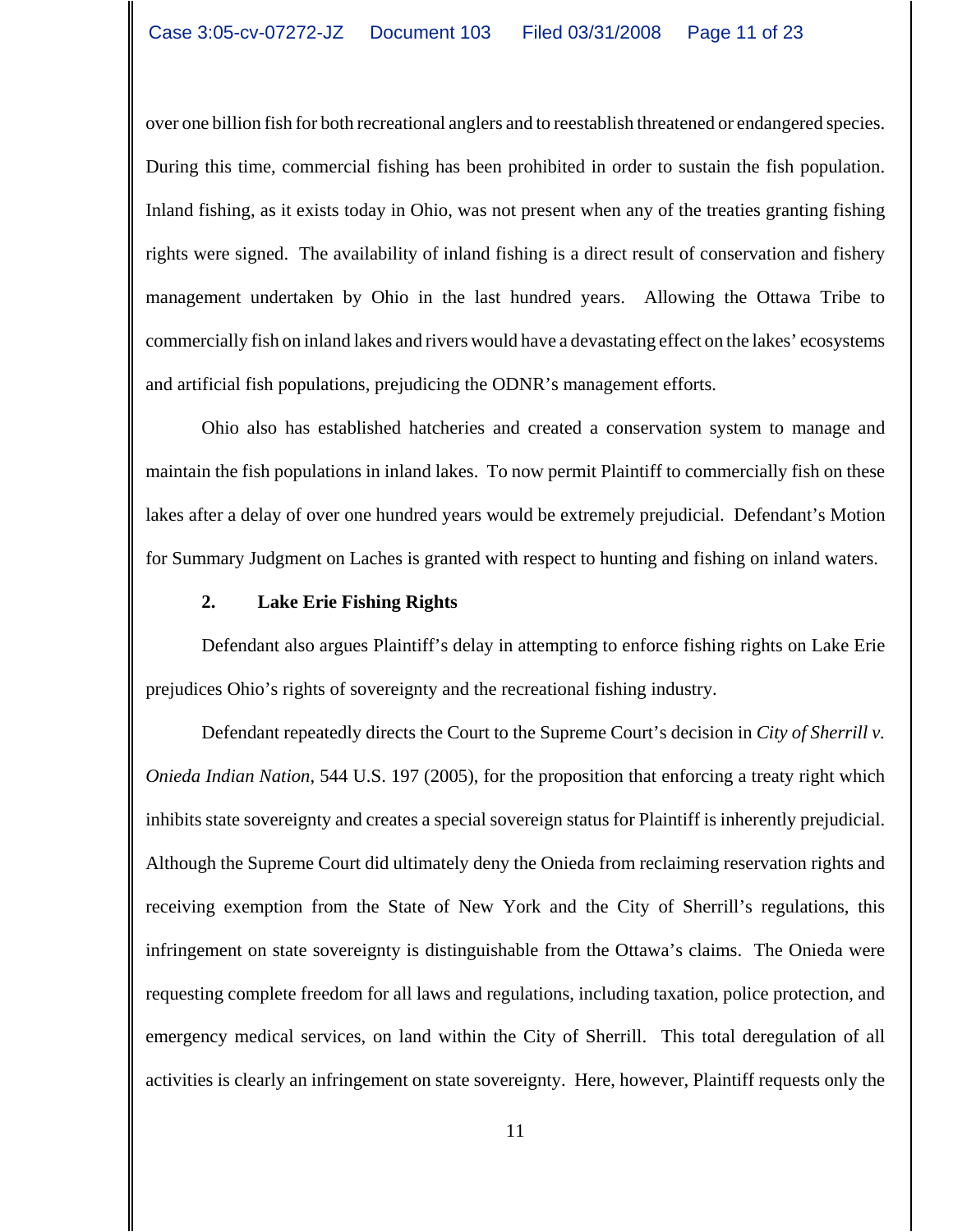right to fish on Lake Erie without direct regulation by the ODNR. This partial displacement of sovereign authority may not create the same prejudices and distinguishes *Sherrill*.

Defendant correctly identifies that Ohio has a sovereign interest in managing its own natural resources. *See Maine v. Norton*, 257 F. Supp. 2d 357, 374-75 (D. Me. 2003) (Coast Guard regulations caused injury to Maine by interfering with its sovereign interest in managing its own natural resources). However, this interest must be balanced against Plaintiff's alleged treaty rights to fish in Lake Erie. The Supreme Court, in *Minnesota v. Mille Lacs Band of Chippewa Indians*, 526 U.S. 172, 204 (1999) held "Indian treaty-based usufructuary rights are not inconsistent with state sovereignty over natural resources." If Plaintiff possesses a valid treaty right to fish on Lake Erie, Defendant may only enforce a regulation if it is reasonable, non-discriminatory, and a "necessary conservation measure." *See Puyallup Tribe v. Washington Game Dep't*, 391 U.S. 392, 401 (1978). Limiting ODNR's ability to enforce regulations against Plaintiff is definitely prejudicial to the state's interest in managing its own natural resources, but Defendant's argument that laches is appropriate because of this prejudice lacks the correct reasoning. The prejudice to Defendant must be a result of Plaintiff's delay. Prejudice to Defendant because of an interference with state sovereignty would have been present any time after Ohio entered the Union, and thus the prejudice was not a result of the delay but directly a result of the treaties at issue. Without specific identification of **how** Plaintiff's delay caused prejudice to Ohio's sovereignty interests, laches is unavailable.

Defendant also claims allowing Plaintiff to enforce its treaty rights and fish on Lake Erie would unfairly disrupt the long held expectations of sport anglers and commercial fishing license holders thereby prejudicing the State. Currently, Ohio and its neighboring states and provinces set limits on the number of walleye and perch caught each year in Lake Erie to protect against resource depletion. Both walleye and perch are regulated by ODNR, which limits the TAC. As such, Ohio's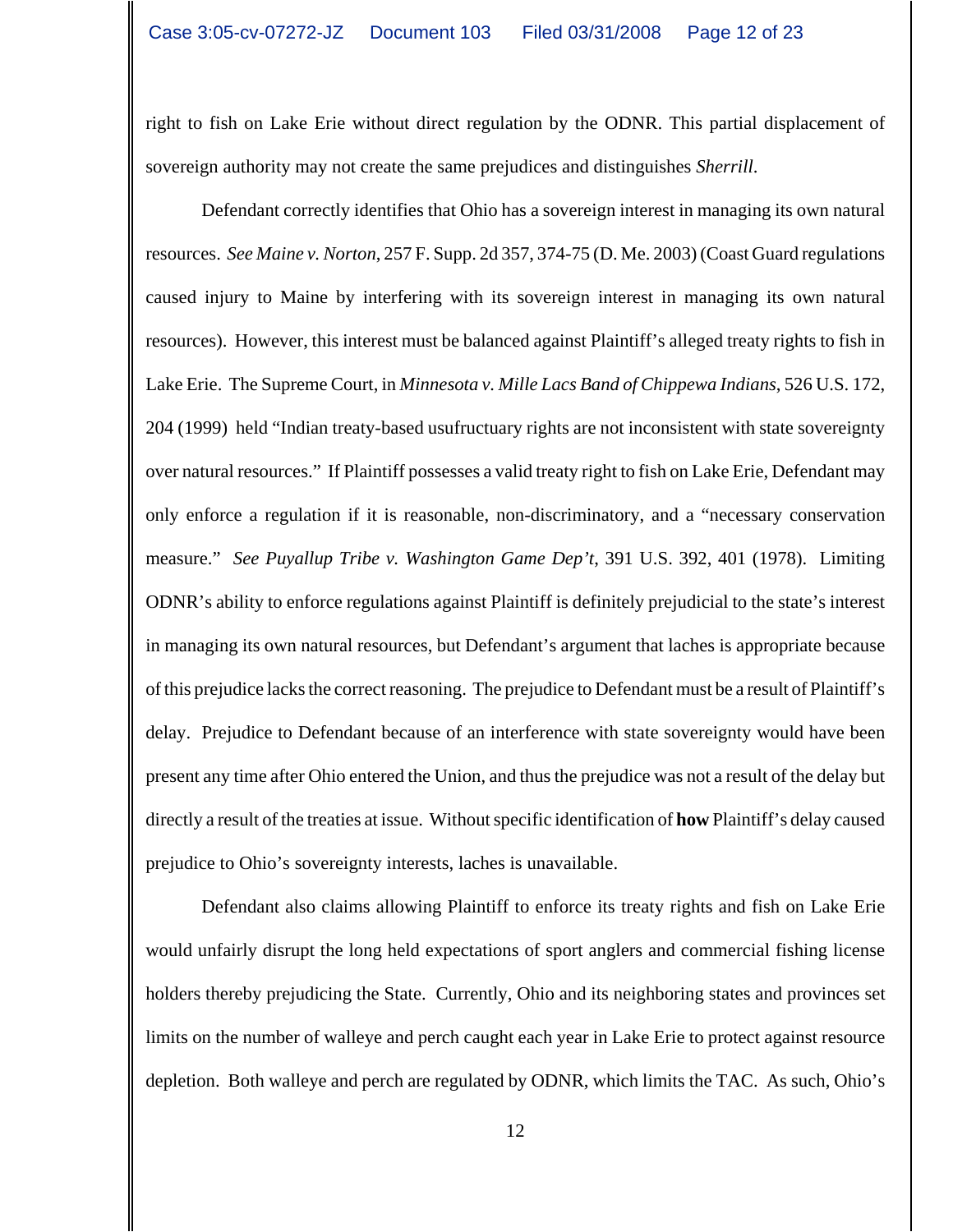eighteen commercial fishing licensees have a limited number of perch available each year and are strictly prohibited from commercial fishing of walleye; thereby leaving a portion of the perch catch and all of the walleye catch for sport anglers.

Defendant claims that accommodating Plaintiff's treaty rights to fish on Lake Erie will necessarily prejudice either sport or commercial fisherman. However, Defendant has not presented any concrete evidence to support this theory. Roger Knight, ODNR Fisheries Program Administrator, testified several times in his deposition (Doc. No. 85) that because of the changing Lake conditions and the unknowns regarding Plaintiff's possible fishing practices, he could not determine (other than general statements of negative implications) what the damage to commercial fishing operations would be (Doc. No. 85, p. 113-115). Plaintiff presented expert testimony that the current TAC is being under-harvested and increased fishing poses no negative effects to either commercial or recreational fishing (Doc. No. 90, p. 3-4). This disagreement raises a genuine dispute of material fact with regard to the prejudicial impact on commercial and sport fishing on Lake Erie if Plaintiff is permitted to fish unregulated.

Ohio's sovereign interest in managing its natural resources is significant, but allowing Plaintiff to fish on Lake Erie may not destroy all means of regulation, and the prejudice to Defendant does not reach the level of disruption in *Sherrill*. Defendant's interest in protecting and maintaining its commercial and sport fishing industries is also a legitimate concern, but the prejudice of enforcing Plaintiff's alleged treaty rights is unclear. Plaintiff and Defendant disagree over the material issue of whether the current TAC is a conservation measure or a limit imposed in an attempt to protect political and economic goals. Furthermore, Defendant provides no specific evidence to show how Plaintiff's fishing on Lake Erie will damage or deplete the fishery resources to the detriment of both sport and commercial anglers, and instead only presents data on the current economic benefits with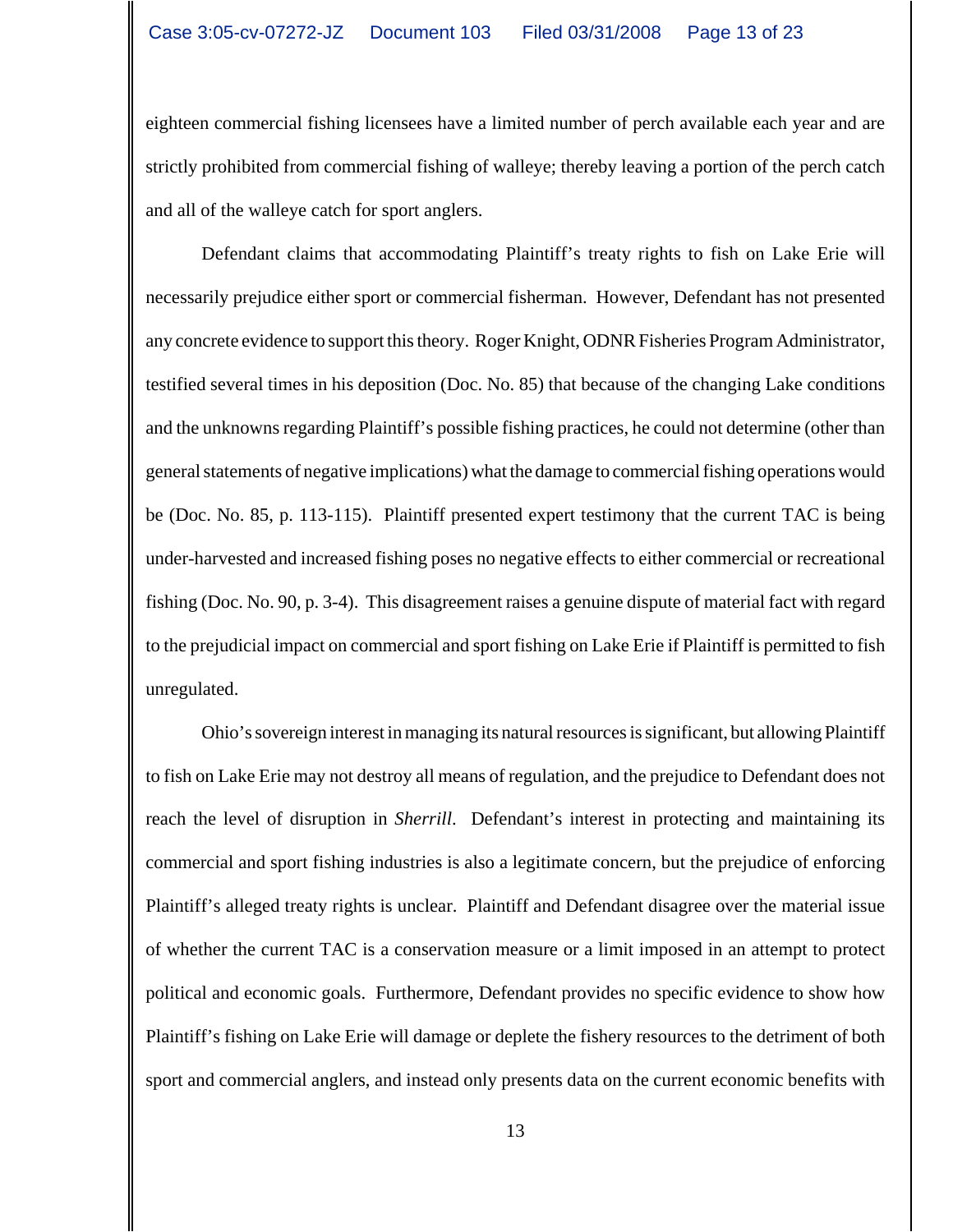general claims that increased fishing on the Lake will necessarily have a negative impact on the recreational fishing industry. As such, based on the current record, summary judgment on laches is inappropriate with regard to Plaintiff's right to fish on Lake Erie.

# **II. Treaty Rights**

Defendant claims Plaintiff retained no hunting and fishing rights under various treaties. To fully understand the rights granted to Plaintiff, the Court shall address each of the treaties and their respective provisions concerning land and water rights.

# **A. Treaty of Greenville (1795)**

The Treaty of Greenville, signed August 3, 1795, between the United States and various Indian nations, including the Ottawa Tribe, ended the war between the United States and the Indian nations by setting general boundary lines. The boundary in Ohio begins "at the mouth of the Cuyahoga River" and then runs generally south following various rivers to Fort Lawrence and then westerly into what is now Indiana.<sup>4</sup> Treaty of Greenville, Art. 3, May 6, 1796, 1 Stat. 460. The northern border of the treaty is disputed by the parties, Plaintiff arguing Lake Erie is within the treaty and Defendant maintaining the boundary ends at the shore and does not include the lake bed.

4

Treaty of Greenville, Art. 3, May 6, 1796, 1 Stat. 460.

The general boundary line between the lands of the United States and the lands of the said Indian tribes, shall begin at the mouth of the Cayahoga [sic] river, and run thence up the same to the portage, between that and the Tascarawas branch of the Muskingum, then down that branch to the crossing above fort Lawrence, then westerly to a fork of that branch of the Great Miami river, running into the Ohio, at or near which fork stood Loromie's store, and where commences the portage between Miami of the Ohio, and St. Mary's river, which is the branch of the Miami which runs into lake Erie; thence westerly course to fort Recovery, which stands on a branch of the Wabash; thence southwesterly in a direct line to the Ohio, so as to intersect that river opposite the mouth of Kentucke [sic] or Cuttawa river. . . . And the said Indian tribes will allow the people of the United States, the free use of the harbors and mouths of rivers along the lakes adjoining the Indian lands, for sheltering vessels and boats, and liberty to land their cargoes where necessary for their safety.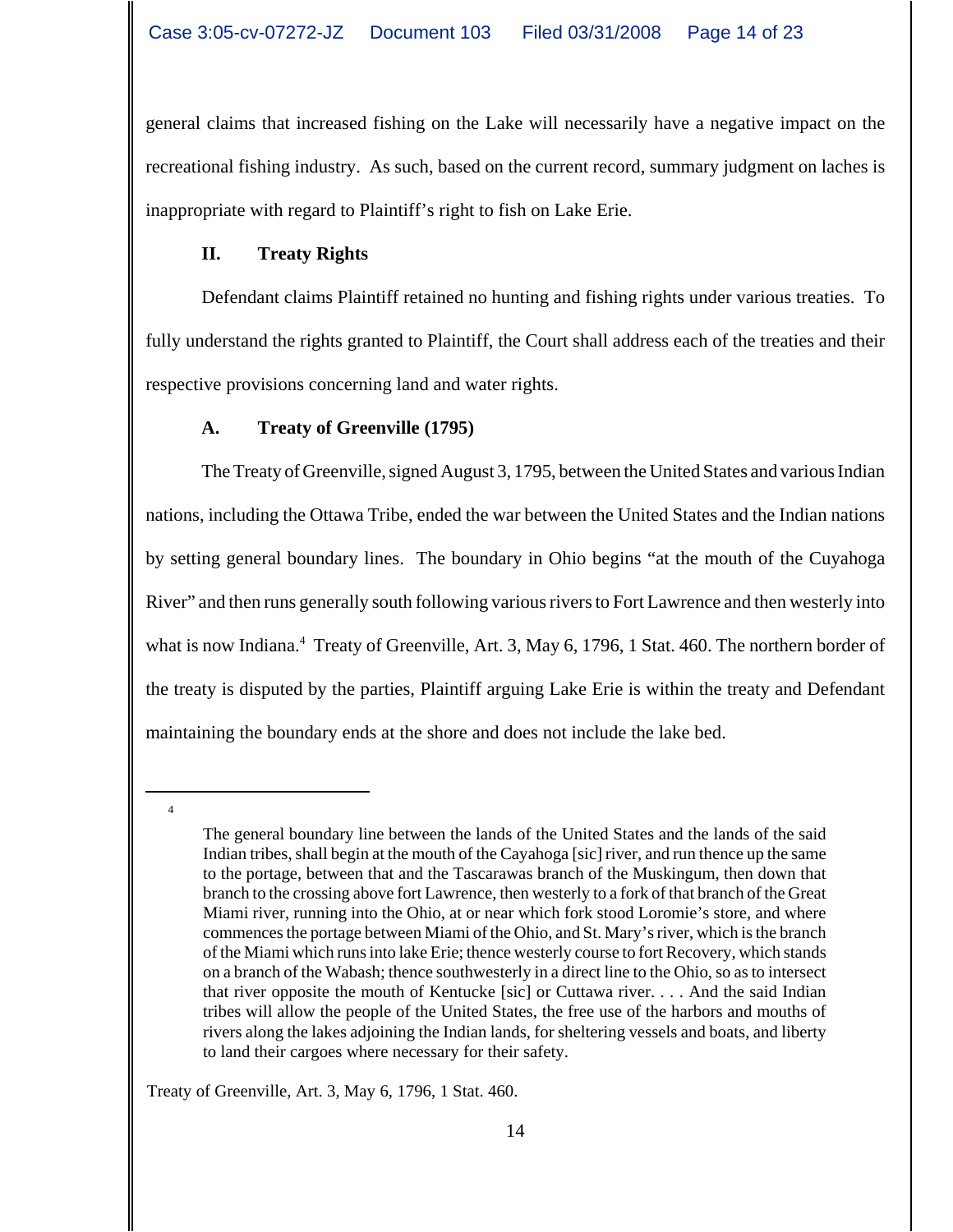Plaintiff admits fishing rights on Lake Erie were not expressly mentioned, but rather were implied in Article Five's grant of "quiet enjoyment" to those lands relinquished by the United States. This argument, however, takes Article 5 out of context and fails to recognize the boundary definitions of Article 3. Article 5 simply grants Plaintiff the use of the land free from disruption by settlers while granting the United States exclusive rights to buy the land if Plaintiff should sell. Nothing in this Article establishes any boundary that would include Lake Erie or grants any rights on the Lake. In order to determine which land was granted to Plaintiff and which was retained by the United States, Article 3 must be examined.

Article 3 sets the boundary lines generally from the Cuyahoga River south to Fort Lawrence and then west. All land to the north of the boundary line, except specifically delineated outposts, remained Indian land, and the United States obtained land south of the boundary line. However, in granting land to Plaintiff and other tribes, the United States did **not** convey Lake Erie, stopping the grant at the shoreline.

The language of Article 3 implies a separation between Lake Erie and the surrounding shore. The treaty grants the United States "the free use of the harbors and mouths of rivers along the lakes and adjoining Indian lands, for sheltering vessels and boats, and liberty to land their cargoes where necessary for their safety." This language specifically mentions "adjoining Indian lands" which implies that the Indian land adjoins Lake Erie and, necessarily, that the Lake is not Indian land. In addition, the treaty specifically recognizes government control over harbors and rivers, but is silent on the use of the Lake. This silence differentiates Indian land and rivers from the Lake which is still under the control of the United States. Both the specific language of "adjoining Indian lands" and the absence of a need for free passage on the Lake necessarily means the United States retained control and ownership over Lake Erie.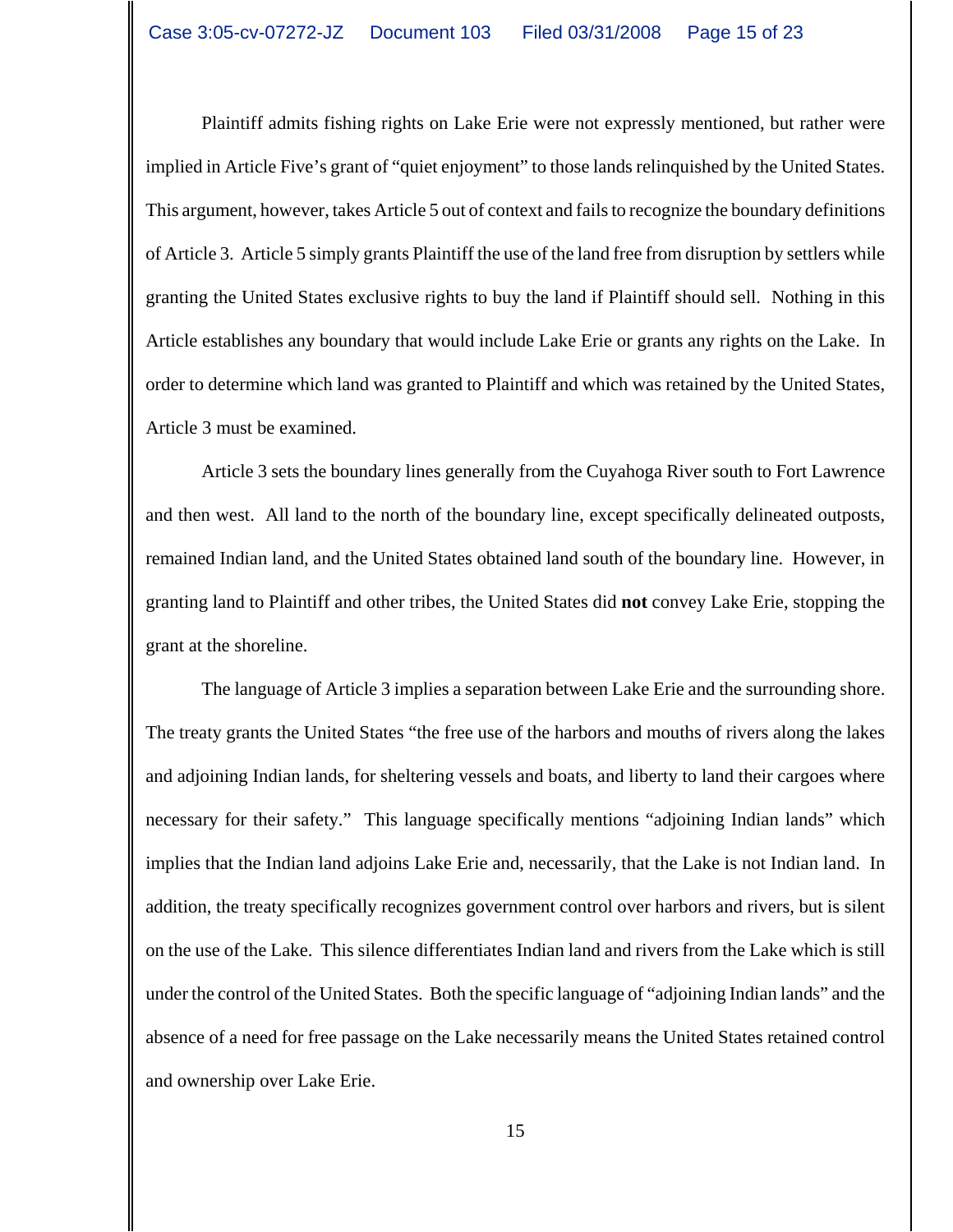In addition, the Supreme Court held that navigable water, such as Lake Erie and the lake bed below, are such important resources that there is a strong presumption that a sovereign government, like the United States, would not grant away title to such property. *See Massachusetts v. New York*, 271 U.S. 65, 88 (1926) (common law establishes land under navigable water belongs to the sovereign and there is a presumption against separation of this sovereignty by sales or grants over the water). This presumption, however, can be rebutted by "an unavoidable construction" of the granting language. The Treaty of Greenville has no such "unavoidable construction." None of the language in the treaty indicates, or even implies, the United States intended to relinquish Lake Erie to the Ottawa Tribe. To the contrary, in Article 4, the United States only relinquished its claim to Indian lands "westward and southward of the Great Lakes and the waters, uniting them . . . ." When the treaty is viewed as whole, the clear conclusion is that the United States did not grant Lake Erie to Plaintiff.

## **B. Treaty of Fort Industry (1805)**

The Treaty of Fort Industry actually consists of two treaties negotiated and signed concurrently on July 4, 1805. These treaties represent two separate parcels of land with different rights and restrictions.

## **1. Connecticut Land Company Treaty**

The first treaty (Connecticut Land Company Treaty) ceded a parcel of land identified as Royce Area 53 to the Connecticut Land Company. The parcel includes "all the lands of said companies, lying west of the River Cuyahoga, and the portage between that and the Tuscarawa branch of Muskingum, north of the northmost part of the 41st degree of north latitude, east of a line agreed and designated in a treaty between the United States and said Indian nations, being a line north and south one hundred and twenty miles due west of the west line of the State of Pennsylvania, and south of the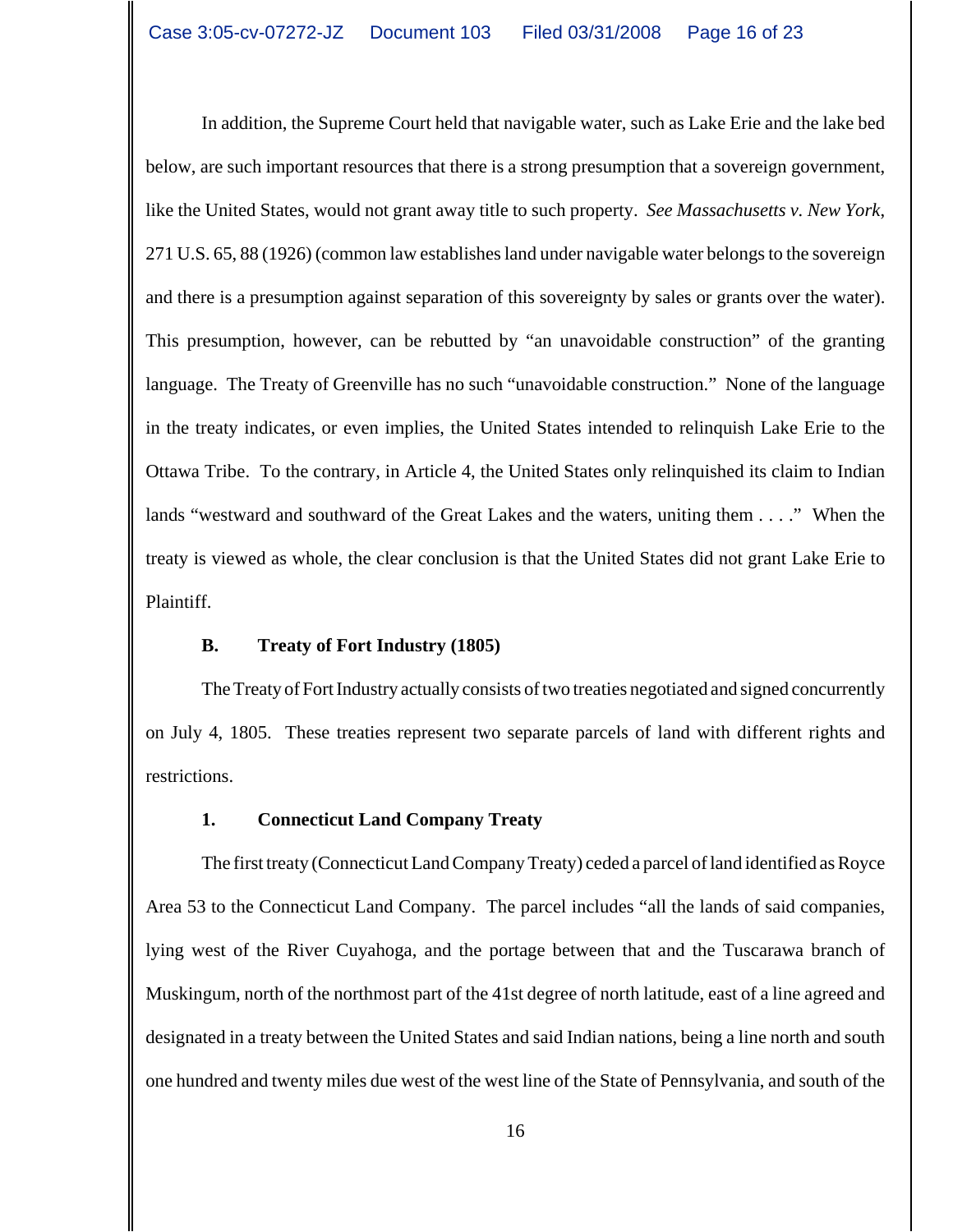northernmost part of the forty-second degree and two minutes north latitude . . ." 1 *American State Papers: Indian Affairs* 696 (Washington, DC, Gales and Seaton 1832). This land, originally reserved for the Indians in the Treaty of Greenville, was conveyed to the Connecticut Land Company free and clear of any claims by the signatories, including Plaintiff. As compensation for the land, Plaintiff received \$8,917.67. In exchange, its claims "and the posterity of said [Indian] nations shall be forever barred." *Id.*

Defendant asserts the treaty specifically bars Plaintiff from any rights on land ceded while Plaintiff argues the treaty only concerns the land up to the shore of Lake Erie, not the Lake itself, and, irregardless, because the treaty did not expressly abrogate Plaintiff's fishing rights, the right to fish on Lake Erie was not affected.

The Connecticut Land Company Treaty specifically bars Plaintiff from any land claims in any fashion. Plaintiff cannot reasonably maintain it has a right to hunt and fish on the lands when the treaty bars "occupation" of the land. Even "giving effect to the terms as the Indians would have understood them," barring Plaintiff from the land could never be interpreted as allowing return for certain activities. *See Mille Lacs*, 526 U.S. at 196. While Indian treaty rights can only be abrogated with the clearest of language, here the treaty language is sufficiently clear, and the phrase "forever barred" unmistakably abrogates any rights Plaintiff may have possessed before signing the treaty.

Plaintiff then argues the Connecticut Land Company Treaty only extends to the shore of Lake Erie and the Treaty of Greenville governs its rights on Lake Erie. Defendant maintains the actual language of the treaty extends the northern border to forty-two degrees and two minutes north latitude, a line extending through Lake Erie and what is now Canada. As the Court has previously found the Treaty of Greenville did not grant Plaintiff fishing rights on Lake Erie, the issue of how far north the Connecticut Land Company Treaty extends, and if it bars Plaintiff from fishing on Lake Erie, is moot.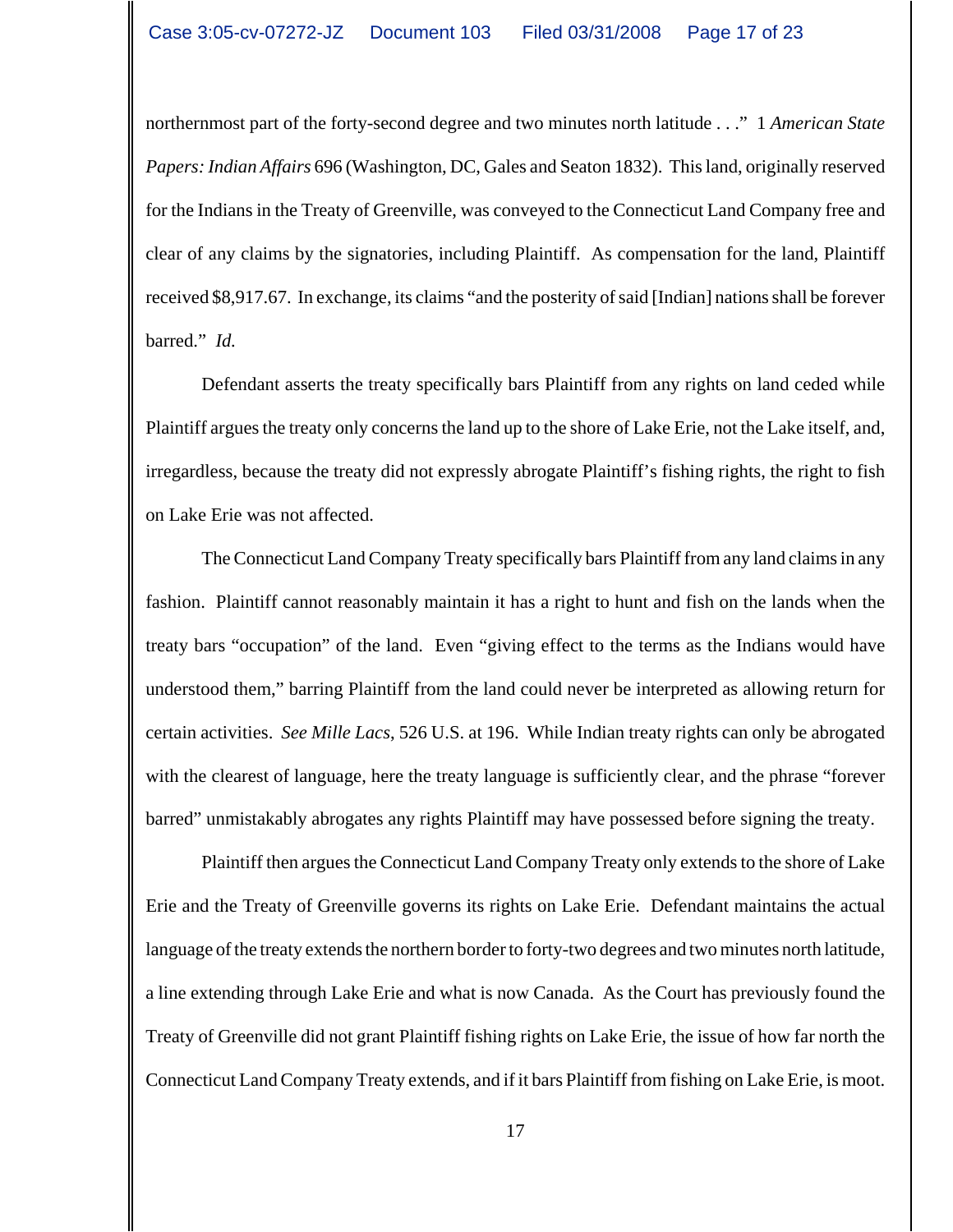Finally, Plaintiff argues that because two treaties were signed on the same day (the Connecticut Land Company Treaty and the later discussed United States Treaty), one permitted fishing while the other silent, Plaintiff would not have understood that fishing was not permitted in Royce Area 53, the land conveyed in the Connecticut Land Company Treaty. Although Plaintiff signed two treaties on the same day, the Connecticut Land Company Treaty was not silent to Plaintiff's right to hunt and fish. The treaty "forever barred" the signatories from occupying any of the ceded land and unequivocally prohibited any fishing. The land conveyed by each treaty was unique, and the restrictions and grants to both the United States and Indian nations were clearly drafted. Even giving Plaintiff every benefit of both construction and understanding, it is unreasonable that the Indian nations could confuse a land secession which allowed for continued residence with hunting and fishing rights for one which required removal from the area and a prohibition on ever returning.

## **2. United States Treaty (1805)**

The second treaty (United States Treaty) was also signed at Fort Industry on July 4, 1805, and it ceded Royce Area 54 to the United States. The land ceded in the treaty included all lands east of a line 120 miles from Pennsylvania "bounded southerly and easterly by the line established by said Treaty of Grenville, and northerly by the northernmost part of the forty first degree of north latitude." United States Treaty, Art. 3, July 4. 1805, 7 Stat. 87. Although title to the land was transferred to the United States, Plaintiff retained its right to fish and hunt within Royce Area 54.<sup>5</sup> However, Royce

The said Indian nations, parties to this treaty, shall be at liberty to fish and hunt within the territory and lands which they have now ceded to the United States, so long as they shall demean themselves peaceably.

United States Treaty, Art. 6, July 4, 1805, 7 Stat. 87.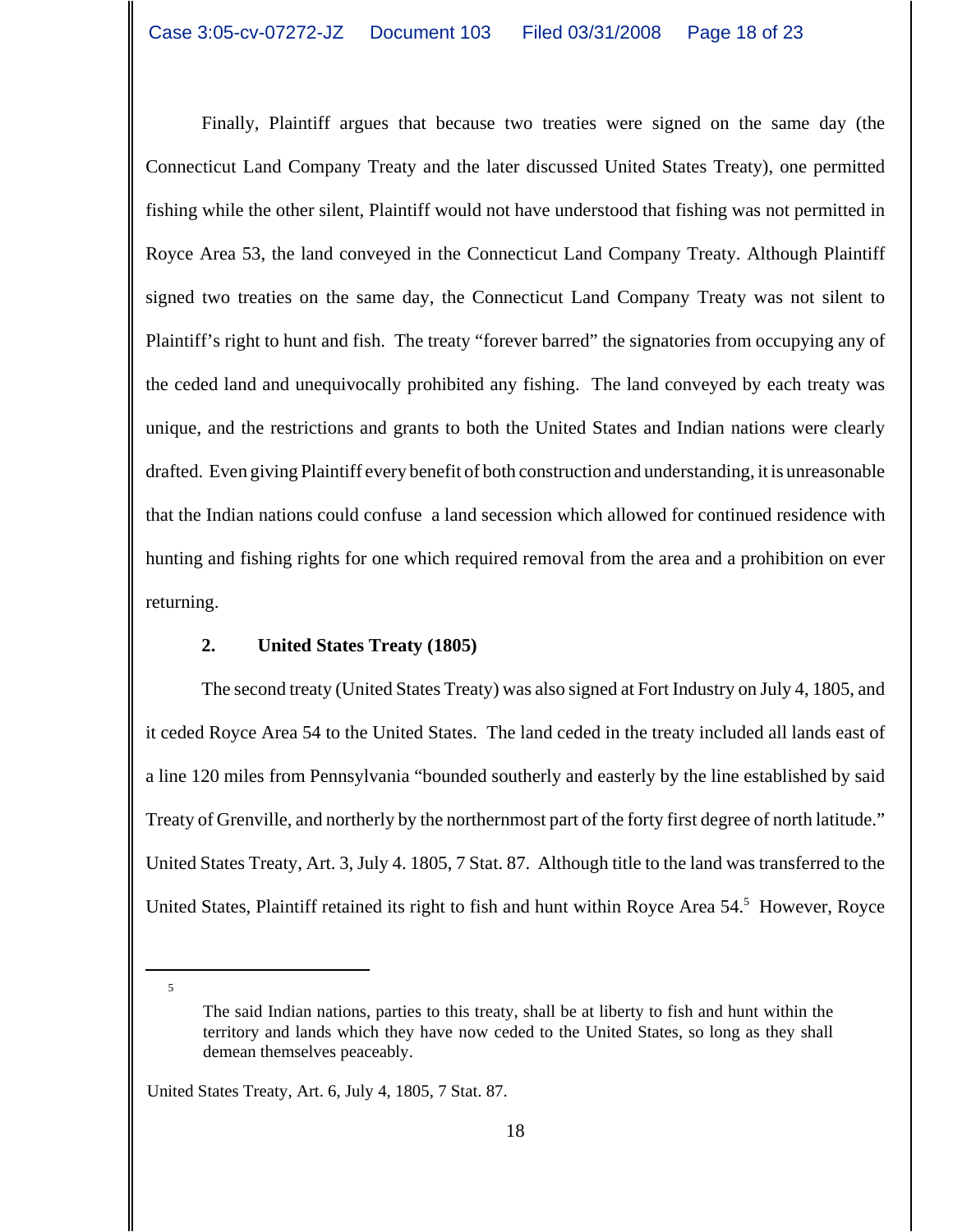Area 54 does not share any border with Lake Erie, and without a border on or access to Lake Erie, the United States Treaty is inapplicable to Plaintiff's alleged fishing rights on the Lake.

# **C. Treaty of Detroit (1807)**

The Treaty of Detroit was signed November 17, 1807 by members of the Ottawa Tribe and representatives of the United States. The treaty granted land encompassing both Michigan and Ohio from several Indian tribes, including Plaintiff, to the United States.<sup>6</sup> Several portions of Lake Huron and Lake St. Clair, as well as Lake Erie, were included within the boundaries of the treaty. In consideration for the land, the United States paid money and goods to the Indian tribes and established several Indian reservations. Article 5 of the treaty provided: "[i]t is further agreed and stipulated, that the said Indian nations shall enjoy the privilege of hunting and fishing on the lands ceded as aforesaid, as long as they remain the property of the United States."

Defendant argues the privilege to hunt and fish was temporary in nature and expired when the United States surveyed and sold the land. Plaintiff understands the language "remain property of the United States" not as a requirement of title but relating to the issue of sovereignty. In 1807, the United States and Great Britain were engaged in an ongoing territorial dispute over the lands surrounding what is now Detroit and Toledo. This dispute, one of the primary causes of the War of 1812, was finally resolved by the Treaty of Ghent in 1814. The Supreme Court's decision in

6

Treaty of Detroit, Art. 1, Nov. 17, 1807, 7 Stat. 105.

Beginning at the mouth of the Miami river of the lakes, and running thence up the middle thereof, to the mouth of the great Au Glaize river, thence running due north, until it intersects a parallel of latitude, to be drawn from the outlet of lake Huron, which forms the river Sinclair; thence running north east the course, that may be found, will lead in a direct line, to White Rock, in lake Huron, thence due east, until it intersects the boundary line between the United States and Upper Canada, in said lake thence southwardly, following the said boundary line, down said lake, through river Sinclair, lake St. Clair, and the river Detroit, into lake Erie, to a point due east of the aforesaid Miami river, thence west to the place of beginning.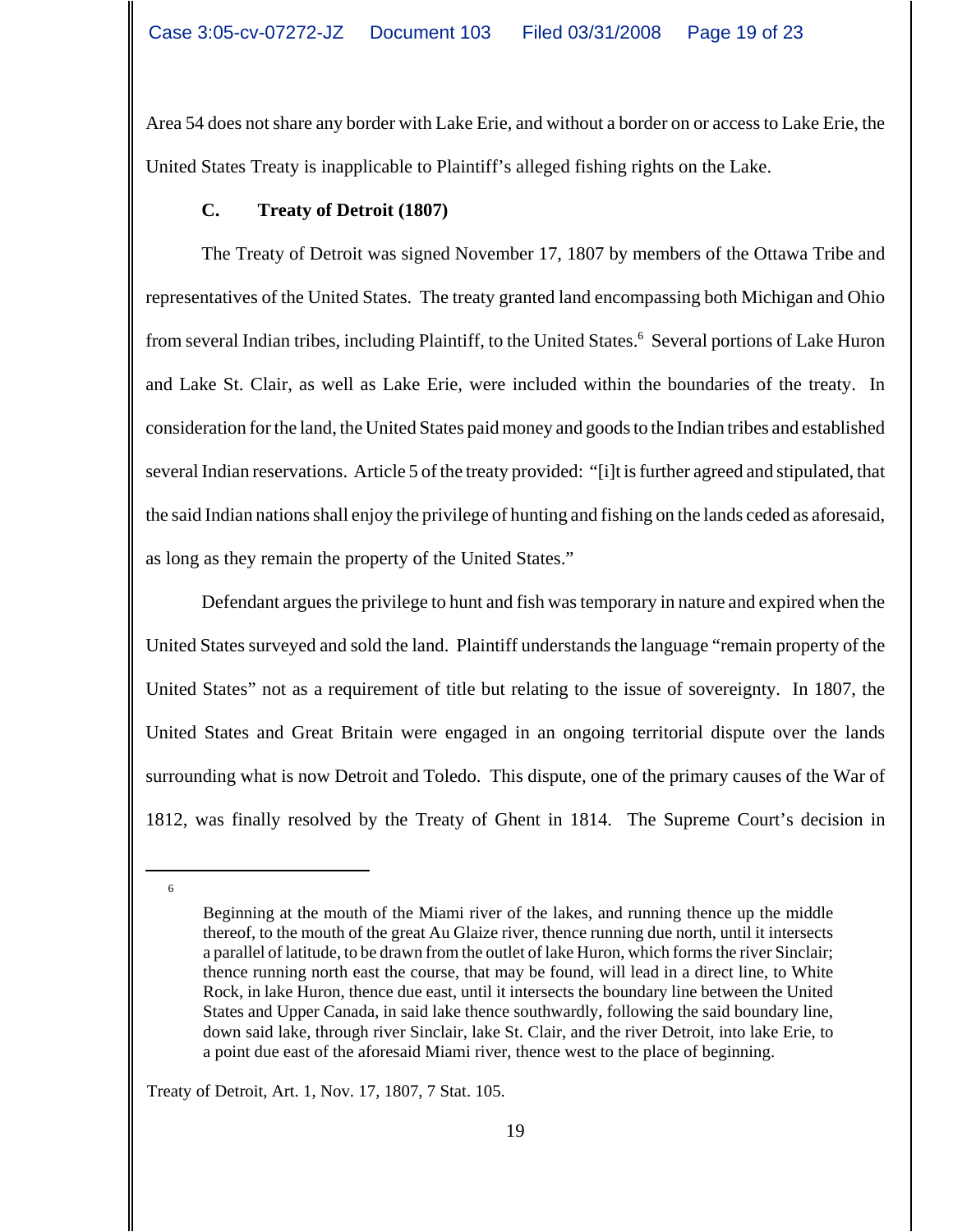*Minnesota v. Mille Lacs Band of Chippewa Indians*, 526 U.S. 172, 204 (1999), requires the Court "to give effect to the terms [of the treaty] as the Indians themselves would have understood them." The territorial dispute between the United States and Great Britain created a great deal of confusion and uncertainty of the eventual sovereignty of the land ceded in the Treaty of Detroit. Plaintiff argues the Indians would have reasonably understood the language to grant hunting and fishing rights so long as the land ceded remained under the sovereignty of the United States. The Court agrees. Reasonable construction of the treaty language shows ambiguity in whether "remain property of the United States" explains title or sovereignty. This ambiguity requires construction of the treaty in favor of Plaintiff, granting hunting and fishing rights, including the right to fish on Lake Erie. Therefore, despite later transfer of title by the United States, the hunting and fishing rights granted under the Treaty of Detroit continued to remain in effect until the Treaty of 1831, discussed later.

## **D. Treaty of the Maumee Rapids (1817)**

The Treaty of the Maumee Rapids was signed by the Wyandot and Ottawa Tribes on September 29, 1817 and ceded to the United States certain portions of land previously granted to the tribes in the Treaty of Greenville.<sup>7</sup> Plaintiff argues that a section of land in Royce Area 87 protrudes

Beginning at a point on the southern shore of lake Erie, where the present Indian boundary line intersects the same, between the mouth of Sandusky bay and the mouth of Portage river; thence, running south with said line, to the line established in the year one thousand seven hundred and ninety-five, by the treaty of Greenville, which runs from the crossing place above fort Lawrence to Loramie's store; thence, westerly, with the last mentioned line, to the eastern line of the reserve at Loramie's store; thence, with the lines of said reserve, north and west, to the northwestern corner thereof; thence to the northwestern corner of the reserve on the river St. Mary's, at the head of the navigable waters thereof; thence, east, to the western bank of the St. Mary's river aforesaid; thence, down on the western bank of the said river, to the reserve at fort Wayne; thence, with the lines of the last mentioned reserve, easterly and northerly, to the north bank of the river Miami of lake Erie; thence, down on the north bank of the said river, to the western line of the land ceded to the United States by the treaty of Detroit, in the year one thousand eight hundred and seven; thence, with the said line, south, to the middle of said Miami river, opposite the mouth of the Great Auglaize river; thence, down the middle of said Miami river, and easterly with the lines of the tract ceded to the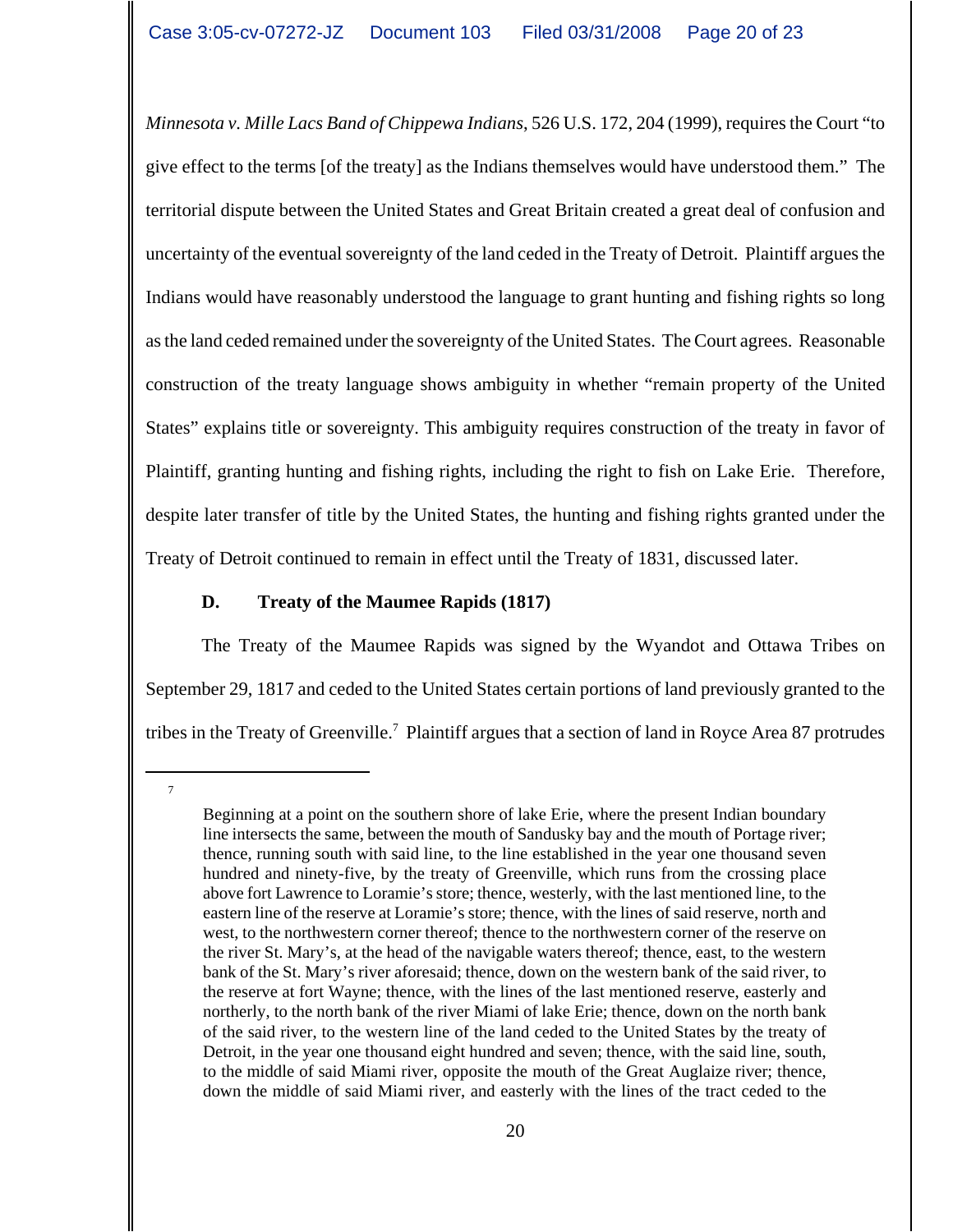into Lake Erie and was not ceded in the treaty, thereby allowing fishing rights granted in the Treaty of Greenville to continue to apply.<sup>8</sup> The Court ruled previously the Treaty of Greenville did not grant fishing rights on Lake Erie to the Indian tribes, and thus any attempt to reestablish these rights because of certain land not included within the Treaty of the Maumee Rapids is futile. Nothing in the Treaty of the Maumee Rapids abolished Plaintiff's rights previously granted, nor did it create any fishing rights either.

Furthermore, the language of the treaty in Article 11 grants Indians the limited right to "hunt upon the land hereby ceded" in accordance with the Treaty of Greenville. This language does not address fishing rights on Lake Erie and instead specifically refers to "the privilege of making sugar" on the land. Although not definitive on the grants of the Treaty of Greenville, the Treaty of the Maumee Rapids does not imply that fishing on Lake Erie was ever permitted by the prior treaty, and provides no support for creating Lake Erie fishing rights.

# **E. Treaty of 1831**

The Treaty of 1831 removed Plaintiff from all lands held by reservation in Ohio and established a new reservation in Kansas. On August 30, 1831, Plaintiff and other Indian tribes signed the treaty with the United States relinquishing several tracts of land, including those reservations

United States by the treaty of Detroit aforesaid, so far that a south line will strike the place of beginning.

Treaty of the Maumee Rapids Art. 1, Sept. 29, 1817, 7 Stat. 160.

Plaintiff also argues the Treaty of the Maumee Rapids reenforces hunting rights previously granted in the Treaty of Greenville. As the Court has previously found any right to hunt is barred by laches, this argument is moot.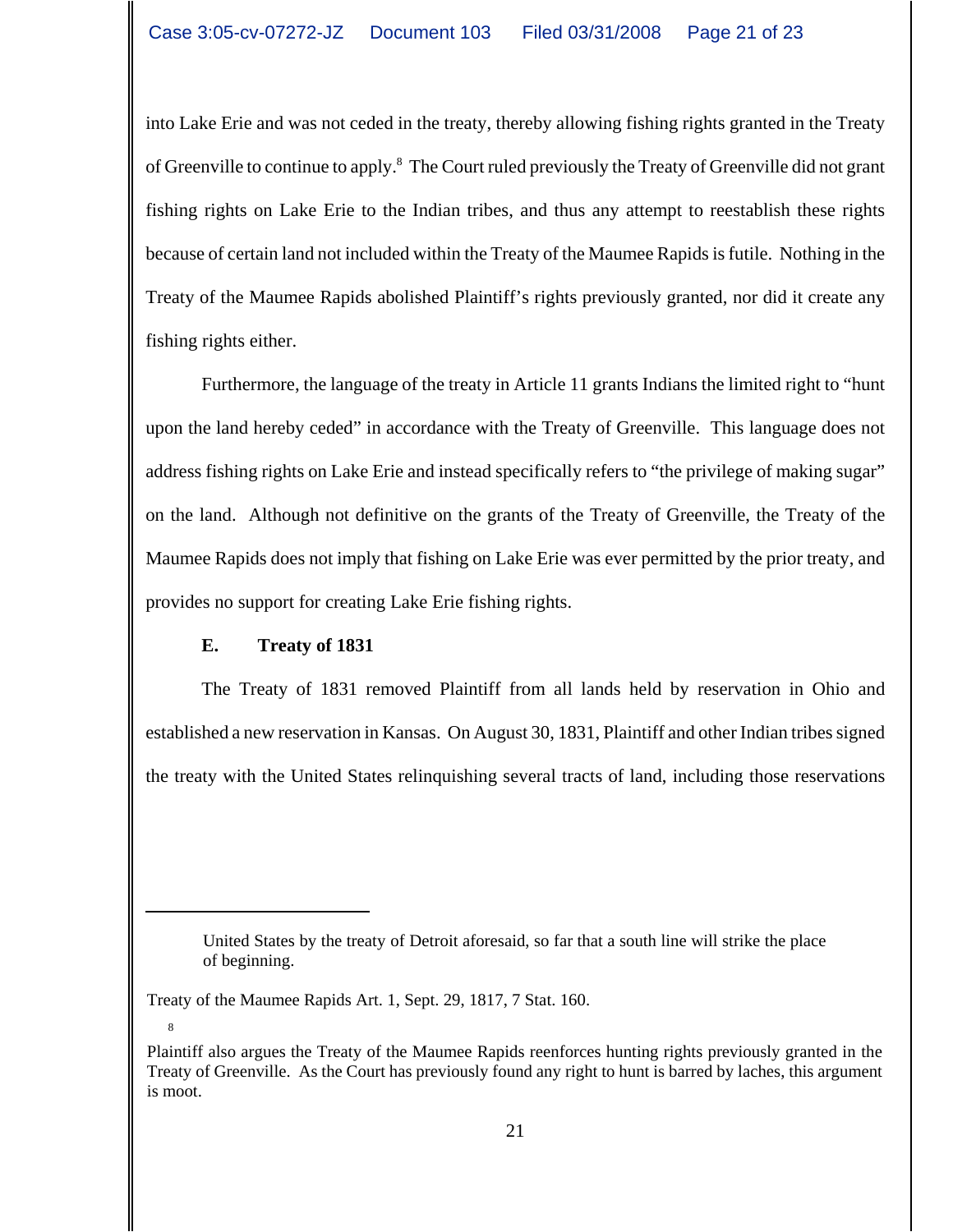made under the Treaty of Detroit.<sup>9</sup> Plaintiff was compensated with both land in Kansas and money. In Article XVII, "the privileges of every description, granted to the Ottoway nation within the State of Ohio, by the treaties under which they hold the reservations of land herein ceded, shall forever cease and determine." Therefore, any fishing or hunting rights previously held under the Treaty of Detroit, including any rights to fish on Lake Erie, terminated upon ratification of the Treaty of 1831.

Plaintiff argues the treaty could not apply to the water of Lake Erie because the language of Article XVII specifically includes only "the reservations of land herein ceded." This interpretation is inconsistent with Plaintiff's argument that the Treaty of Detroit, although only granting "privileges of hunting and fishing on the lands ceded," also granted Plaintiff fishing rights on Lake Erie. To now argue that the nearly identical language of "lands ceded" doesn't apply to Lake Erie is counter intuitive. Plaintiff attempts to draw opposing inferences from essentially similar language in the two treaties.

Plaintiff then points to the Supreme Court's decision in *Minnesota v. Mille Lacs Band of Chippewa Indians*, 526 U.S. 172 (1999), which held treaty language conveying "any and all right,

9

Treaty of 1831, Art. I.

The chiefs, head men and warriors of the band of Ottoway Indians, residing at and near the places called *Roche de Boeuf* and Wolf rapids, on the Miami river of Lake Erie, and within the State of Ohio, wishing to become parties to this convention, and not being willing, at this time, to stipulate for their removal west of the Mississippi; do hereby agree, in consideration of the stipulations herein made for them on the part of the United States, to cede, release and forever quit claim to the United States the following tracts of land, reserved to them by the treaty made at Detroit on the 17th day of November, 1807 . . ..

Treaty of 1831, Art. II.

The band of Ottoawy Indians, residing on Blanchard's fork of the Great Auglaize river, and at Oquanoxa's village on the Little Auglaize river, in consideration of the stipulations herein made on the part of the United States, do forever cede, release and quit claim to the United States, the lands reserved to them by the last clause of the sixth article of the treaty made at the foot of the Rapids of the Miami of the Lake on the 29th of September 1817 . . ..